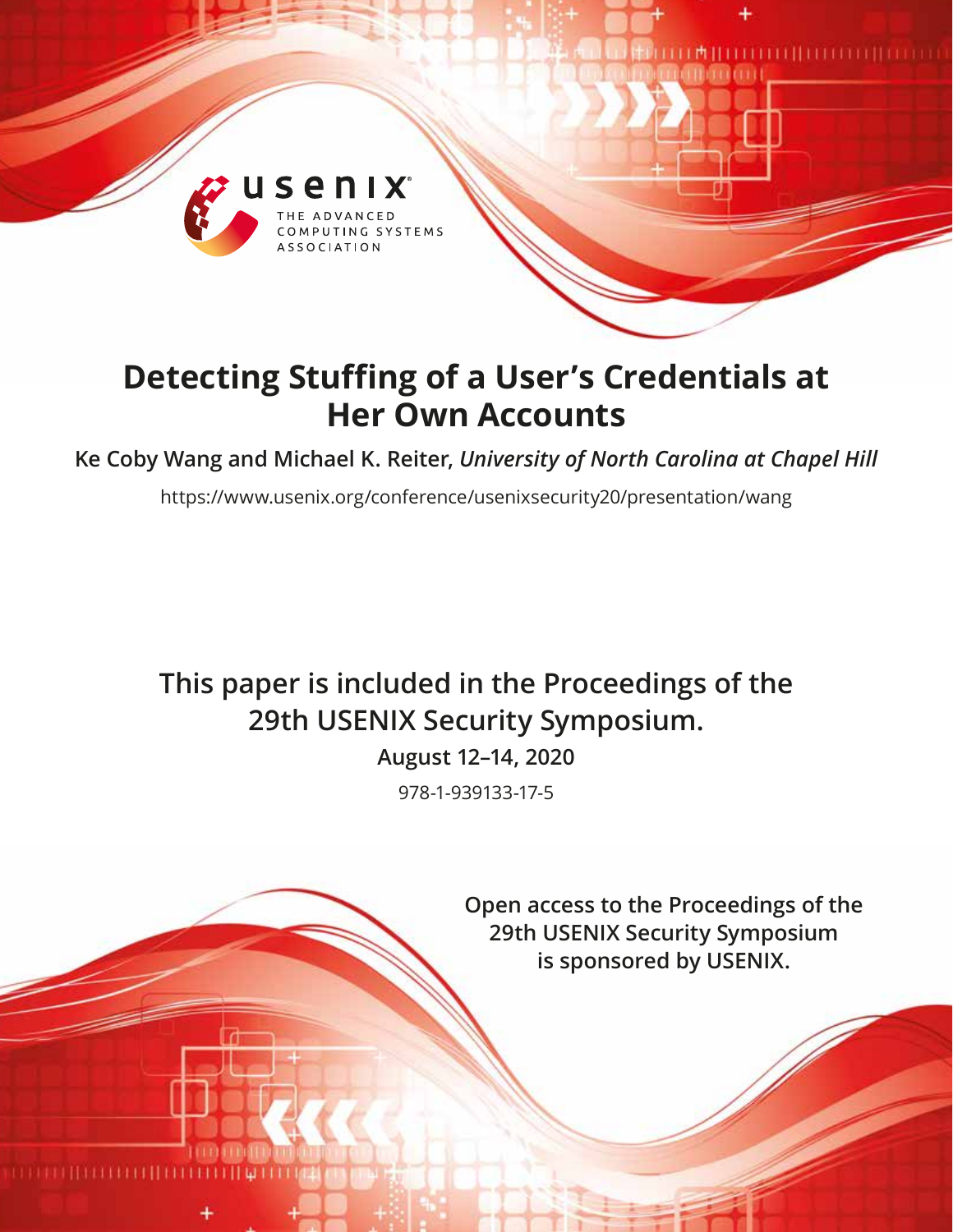# Detecting Stuffing of a User's Credentials at Her Own Accounts

Ke Coby Wang *Department of Computer Science University of North Carolina at Chapel Hill*

#### Abstract

We propose a framework by which websites can coordinate to detect credential stuffing on individual user accounts. Our detection algorithm teases apart normal login behavior (involving password reuse, entering correct passwords into the wrong sites, etc.) from credential stuffing, by leveraging modern anomaly detection and carefully tracking suspicious logins. Websites coordinate using a novel private membershiptest protocol, thereby ensuring that information about passwords is not leaked; this protocol is highly scalable, partly due to its use of cuckoo filters, and is more secure than similarly scalable alternatives in an important measure that we define. We use probabilistic model checking to estimate our credential-stuffing detection accuracy across a range of operating points. These methods might be of independent interest for their novel application of formal methods to estimate the usability impacts of our design. We show that even a minimalinfrastructure deployment of our framework should already support the combined login load experienced by the airline, hotel, retail, and consumer banking industries in the U.S.

### 1 Introduction

In the past decade, massive numbers of website account credentials have been compromised via password database breaches, phishing, and keylogging. According to a report by Shape Security  $[58]$ , 2.3 billion credentials were reported compromised in 2017 alone. Such compromised usernamepassword pairs place those users' *other* accounts in jeopardy, since people tend to reuse their passwords across different websites (e.g., [\[13,](#page-16-0) [31,](#page-17-0) [38,](#page-17-1) [49,](#page-17-2) [59\]](#page-18-1)). As such, automatically attempting leaked username-password pairs at a wide array of sites compromises vast numbers of accounts, a type of attack termed *credential stuffing*. Credential stuffing is now a dominant method of account takeover [\[58\]](#page-18-0) and is remarkably

Michael K. Reiter *Department of Computer Science University of North Carolina at Chapel Hill*

commonplace; e.g., Akamai estimates it observed 30 billion credential-stuffing attempts in 2018 [\[1\]](#page-16-1). Credential stuffing imposes *actual* losses estimated at \$300M, \$400M, \$1.7B and \$6B on the hotel, airline, consumer banking, and retail in-dustries, respectively, per year [\[58,](#page-18-0) Table 2]. A survey of 538 IT security practitioners who are responsible for the security of their companies' websites revealed a total annualized cost of credential stuffing across their organizations, excluding fraud, of \$3.85M, owing to costs of prevention, detection, and remediation; downtime; and customer churn [\[51,](#page-17-3) Tables 1–3].

Despite the prominence of credential stuffing, users are remarkably resistant to taking steps to defend themselves against it. Thomas et al. [\[64\]](#page-18-2) report that less than 3.1% of users who suffer account hijacks enable two-factor authentication after recovering their accounts. Users are similarly resistant to stopping password reuse even despite specific warnings when doing so, leading Golla et al. to conclude that "notifications alone appear insufficient in solving password reuse" [\[33\]](#page-17-4). And though password managers would seem to enable users to more easily avoid password reuse, users are reluctant to adopt them. In a 2016 survey of 1040 American adults, only 12% reported ever using password management software, and only 3% said this is the password technique they rely on most [\[60\]](#page-18-3). In a 2019 Google/Harris Poll survey of 3000 U.S. adults, still only 24% reported using a password manager [\[34\]](#page-17-5).

Conceding that the factors that enable credential stuffing to succeed today are likely to persist for the foreseeable future, we propose a framework by which websites could cooperate to detect active credential-stuffing attacks on a per-user basis. Developing such a framework is not straightforward, in part because the exact behaviors that such a framework should detect are difficult to define. Anecdotally, users sometimes engage in behaviors that might appear quite similar to a credential-stuffing attack, e.g., submitting the same small handful of passwords to multiple sites in the course of logging into each, if she is unsure of which password she set at which site. A framework to detect credential stuffing on a user's accounts will need to tease apart behaviors that the user might normally undertake from actual credential abuse.

<span id="page-1-0"></span><sup>&</sup>lt;sup>1</sup>We recognize that this and other reports produced by companies that market credential-stuffing defenses might exaggerate the risks or costs of credential stuffing. We are unaware of more objective sources with which to corroborate or refute their claims, however.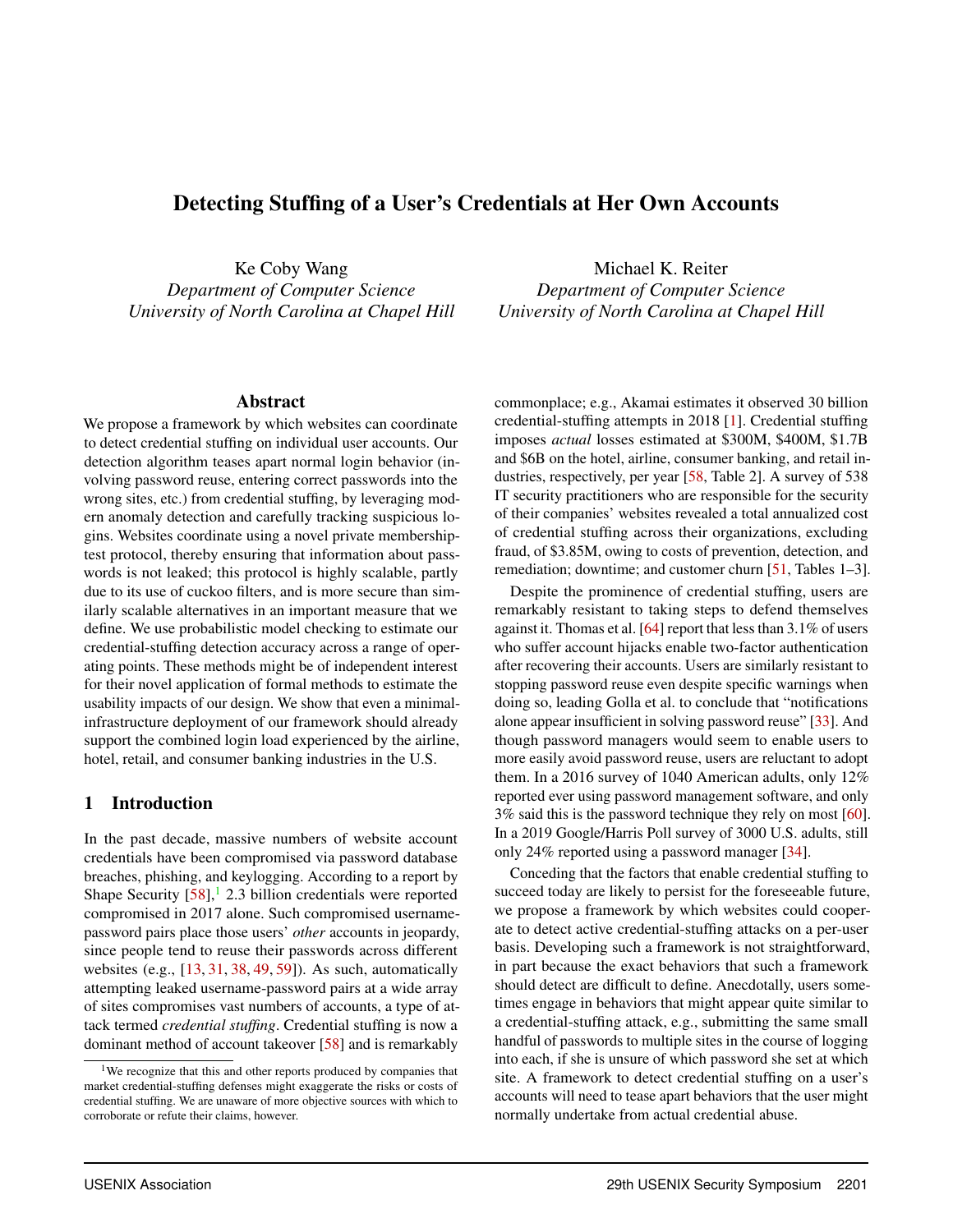To do so, our framework leverages the following technique. Anomaly detection systems (ADS) now exist by which a site can differentiate login attempts by the legitimate user from those by attackers, even sophisticated ones, with moderately good accuracy, using features *other* than the password entered (e.g., [\[29\]](#page-17-6)). A site in our framework leverages this capability to track *suspicious* login attempts locally, namely abnormal attempts (per the ADS) using an incorrect password or, for sites requiring second-factor authentication for abnormal login attempts, such attempts for which the second-factor authentication fails (even if the password is correct). Then, our framework enables a site (the *requester*) receiving a login attempt that it deems abnormal to query other sites (the *responders*) where this user has accounts, to determine the number of them at which this same password has been submitted in suspicious login attempts. If this number is larger than a threshold, then the requester deems this login attempt to be credential abuse—even if the password is correct.

Of course, such an approach raises concerns. First, it risks false detections, and lacking datasets of how legitimate users submit login attempts—both correct and incorrect ones across their many accounts, the false detection rate seems hopeless to evaluate. Second, measuring the true detection rate of this scheme would require knowledge of how attackers conduct credential-stuffing attacks today (again, we are aware of no such datasets) and, more importantly, how attackers would respond if our framework were deployed by a collection of websites. Finally, since both the requester's query and a responder's suspicious-password set will contain sensitive passwords, supporting these queries has the potential to leak sensitive data to the requester or responder.

We address these concerns as follows. To estimate the true and false detection rates of our design, we formulate experiments in the form of Markov decision processes (MDPs), in which the adversary's choices in the experiment determine a probability of the adversary achieving a specified goal in our framework. In the true-detection-rate MDP, the adversary corresponds to a credential stuffer, and we leverage probabilistic model checking to calculate the true detection rate for the *best* adversarial strategy, yielding what we believe is a conservative estimate of our true detection rate in practice. The false-detection-rate MDP casts the "adversary" as the legitimate user who knows *how* she chooses her passwords (i.e., the distribution) but who cannot recall which one she set at which website. Again, we allow the "adversary" (forgetful user) arbitrary flexibility to submit login attempts, toward the "goal" of ensuring that she will be detected as a credential stuffer when eventually entering her correct password at a designated website. We use probabilistic model checking to find the *best* strategy for this "adversary", which we believe serves as a conservative estimate of our false-detection rate.

To protect passwords while allowing queries to suspiciouspassword sets, we develop a new private membership-test (PMT) protocol that ensures that responders do not learn the

requester's query or the protocol result (no matter how they misbehave) and that limits the information about the responder's suspicious-password set that is leaked to the requester. We quantify the suspicious-password-set leakage in terms of a measure we call *extraction complexity*, which informally is the number of protocol runs a responder can tolerate before succumbing to an *offline* attack on its set. We show that our protocol improves over previous communication-efficient PMT protocols substantially in this measure.

Finally, we present an implementation of our framework by which a requester leverages a *directory* to contact responders where a user holds accounts. We evaluate performance of our design in two privacy contexts, one where the directory is trusted to hide the requester (i.e., where the user is currently active) from responders, and one where it is not and so the requester contacts the directory using Tor [\[20\]](#page-16-2). We show that even with just one directory machine, various configurations of our design can already support the typical login load experienced by the airline, hotel, retail, and consumer banking industries in the U.S., combined.

To summarize, our contributions are as follows:

- We develop a framework by which websites can coordinate to detect active credential stuffing on a user's accounts, and we estimate the true and false detection rates of this algorithm using probabilistic model checking (Secs. [3–](#page-3-0)[4\)](#page-8-0).
- We instantiate this framework with a new PMT protocol that ensures security against a malicious requester or responder, including improving on other communicationefficient designs in a security measure (*extraction complexity*) that is important in our context (Sec. [5\)](#page-10-0).
- We report the performance of an implementation of our framework under two privacy configurations, in experi-ments ranging up to 256 responders (Sec. [6\)](#page-13-0). Our results indicate that even with minimal infrastructure, our design should scale to accommodate real login loads experienced by major sectors of the U.S. economy.

# 2 Related Work

Interfering with password reuse A user's reuse of the same passwords across her accounts is the impetus for credential stuffing. Password reuse is widespread (e.g., [\[7,](#page-16-3) [13,](#page-16-0) [38,](#page-17-1) [49,](#page-17-2) [53,](#page-18-4) [59,](#page-18-1) [67\]](#page-18-5)) and is very resistant to warnings to avoid it—even reactive warnings triggered by a detected reuse [\[33\]](#page-17-4). Most closely related to our work is a recent proposal by which websites could coordinate to actively interfere with a user's attempt to reuse the same or similar passwords across those sites [\[69\]](#page-18-6). While we borrow ingredients of this design (see Sec. [3.1](#page-3-1) and Sec. [4\)](#page-8-0), our work targets credential stuffing directly, *without* interfering with a user's password reuse across sites or assuming that it does not occur. These different goals lead to a fundamentally different design, requiring novel un-derlying cryptographic protocols (Sec. [5\)](#page-10-0) and wholly novel detection algorithms (Sec. [3\)](#page-3-0).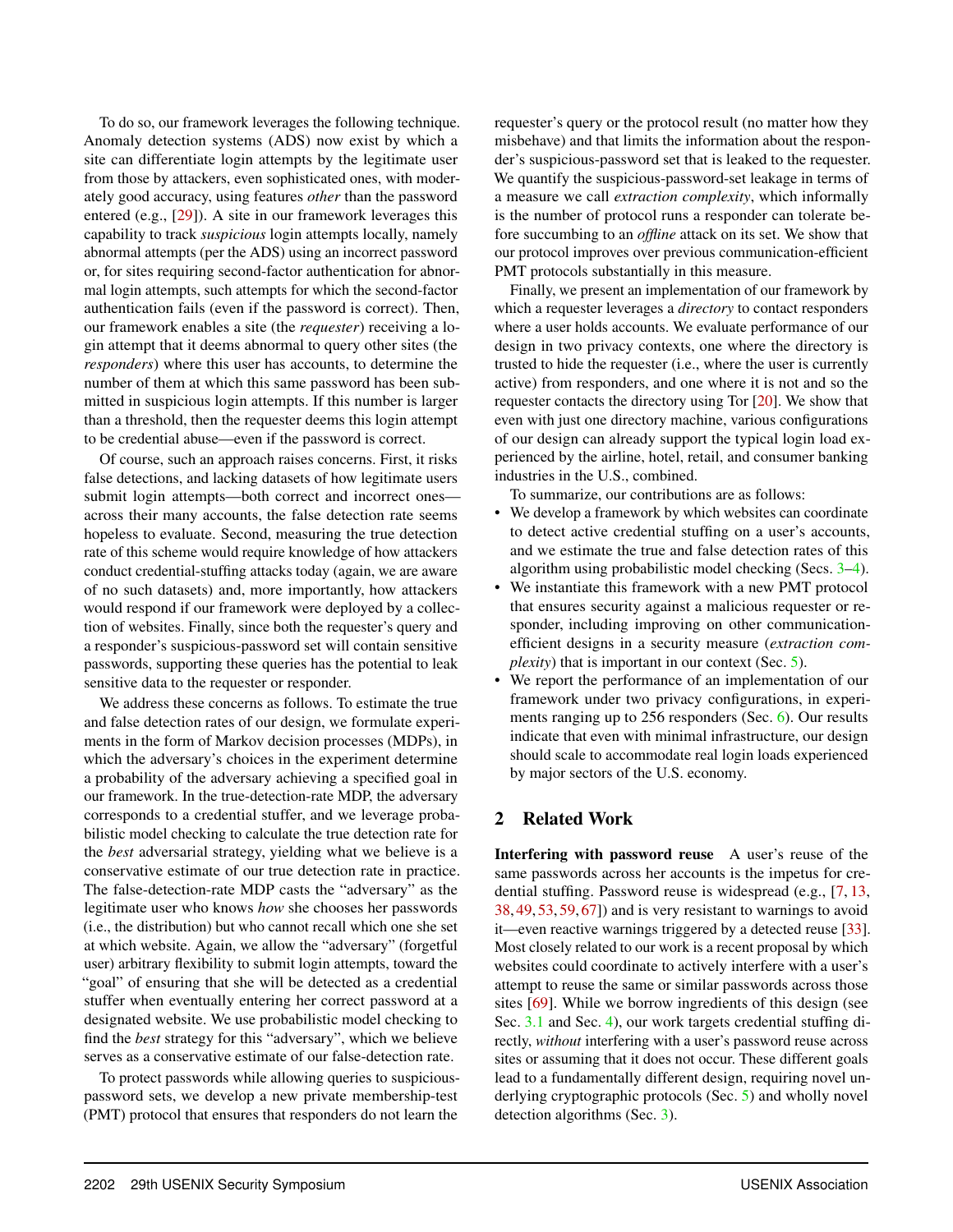Detecting user selection of compromised or popular pass**words** It is now common (and recommended  $[35]$ ) for sites to cross-reference account passwords against known-leaked passwords, either for their own users (e.g., [\[10\]](#page-16-4)) or as a service for others (e.g., <https://haveibeenpwned.com>). Thomas et al. [\[65\]](#page-18-7) and Li et al. [\[43\]](#page-17-8) proposed improvements to these types of services that leak less information to or from the service. Pal et al. [\[48\]](#page-17-9) developed personalized password strength meters that warn users when selecting passwords similar to ones previously compromised, particularly their own. More distantly related are services that track password popularity and enable a website to detect if one of its users selects a popular password [\[45,](#page-17-10) [56\]](#page-18-8). In contrast to these works, our work detects credential stuffing of a user's password before its compromise is reported (which today takes an *average* of 15 months [\[58\]](#page-18-0)) and irrespective of its popularity.

Discovering compromised accounts Several techniques have been proposed to discover compromised accounts. For example, to detect the breach of its password database, a site might list several site-generated *honey passwords* in the database alongside the valid password for each account [\[5,](#page-16-5) [24,](#page-16-6) [39\]](#page-17-11). Any submission of a honey password in a login attempt then discloses the breach of the password database. Similarly, *honey accounts* for a user can be set up at websites where she does not have an account, specifically for detecting any attempt to log into them with the password of one of her actual accounts [\[17\]](#page-16-7). Both of these can be used in conjunction with our framework but do not supersede it, as attackers holding a user's correct password for one account (e.g., as obtained from phishing the user) can use it to attempt logins at the user's actual accounts at other websites without either of these techniques detecting it. This is precisely the type of attack that we seek to detect here.

Detecting guessing attacks Herley and Schechter [\[37\]](#page-17-12) provide an algorithm by which a large-volume website can estimate the likelihood that a login is part of a guessing attack, based on the assumption that these malicious logins are a small fraction of total logins. They point out that this assumption "is of course not true for an attacker exploiting password re-use or other non-guessing approach", which is our interest here. Schechter et al. [\[57\]](#page-18-9) suggest features for distinguishing benign login attempts from guessing attacks, though these features should not be characteristic of credential stuffing.

## <span id="page-3-0"></span>3 Detecting Credential Stuffing

In this section, we present our framework to detect credential stuffing on a user's accounts. Our framework detects credential stuffing on a per-user basis, and so is agnostic to whether the user is the only one being subjected to credential stuffing

(e.g., after one of her passwords was phished) or whether she is one of many (e.g., after a password database breach).

## <span id="page-3-1"></span>3.1 Assumptions

Account identifiers Our framework assumes the ability to associate the accounts of the same user across different websites—or more specifically, to do so at least as well as a credential-stuffing attacker could. When user accounts are tied to email addresses confirmed during account creation, this can generally be done, even despite the email-address variations for a single email account that are supported by email service providers [\[69\]](#page-18-6). As such, we will generally refer to a user's account identifier *a* as being the same across multiple websites. We also assume the ability of one website at which a user has an account to contact (perhaps anonymously) other websites where the user has an account. In our design, this ability is supported using a logical *directory* service, as will be detailed in Sec. [4.](#page-8-0)

Password management *Nothing in our framework requires that a site store passwords in the clear or in a reversible fashion*, and most existing best practices (e.g., using expensive hash functions to compute password hashes  $[3, 61]$  $[3, 61]$  $[3, 61]$  can be applied within our scheme. In particular, while in Sec. [3.2](#page-4-0) we will use *s*.pwd[*a*] to denote the correct password for account *a* at site *s*, we stress that *s* need not (and should not) store this password explicitly.

We do make one concession in password-management best practices, however, similarly to some other defenses (e.g., [\[32,](#page-17-13) [69\]](#page-18-6)). In our algorithm, each site *s* will maintain a set *s*.susp[*a*] of hashes of passwords submitted in *suspicious* login attempts on account *a*. (This will be detailed in Sec. [3.2.](#page-4-0)) For one site *s* (the *requester*) to query whether a hash value *e* is present in  $s'$  susp[*a*] at another site  $s'$  (the *responder*), it is necessary that any value that *s* uses to salt  $e$  be the same as the value that  $s'$  uses to salt the elements of  $s'$  susp[ $a$ ]. To do so, the salt corresponding to identifier *a* could be generated deterministically from *a* or generated randomly and distributed to a site *s* by the directory when *s* registers as a responder for *a* (see Sec. [4.2\)](#page-9-0). Below, we elide these details and simply write " $\pi \in s'$ .susp[*a*]" to denote the membership of a hash  $e$  in the set  $s'$  susp[a], where  $e$  uniquely identifies the password  $\pi$  from which it was computed but that also incorporates this salting.

While less secure than per-site, per-account salting, an attacker's precomputation (before breaching s') to aid his search for the passwords whose hashes are contained in  $s'$  susp[a] would need to be repeated per identifier *a*. Moreover, the need for consistent salting per account *a* across sites pertains only to the storage and querying of  $s$  susp[ $a$ ] sets, and not to the hashing of  $s$ .pwd[ $a$ ] for the purposes of checking the correctness of a password entered in a login attempt. That is, login attempts can be checked against a hash of *s*.pwd[*a*] that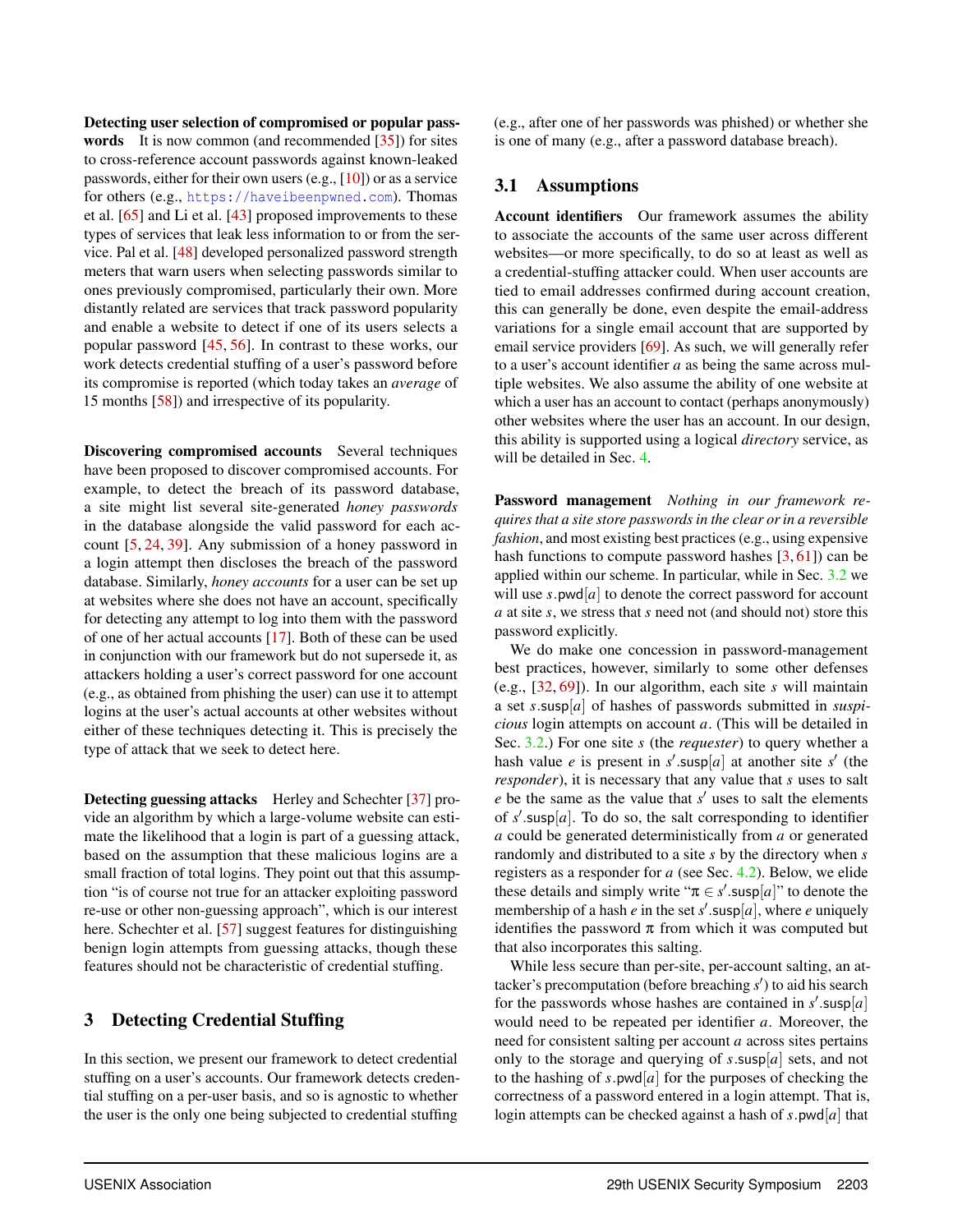is salted with a per-site, per-account salt value. As we will discuss in Sec. [3.2,](#page-4-0) while a hash of  $s$ .pwd[ $a$ ] might end up in  $s$  susp[ $a$ ] in certain cases, we do not expect this to be the common case. Consequently, we believe that resorting to consistent salting across sites for the management of  $s$ .susp[ $a$ ] sets per account *a* is a small concession to make.

Anomaly detection The key assumption we make about sites that participate in our design is that each one conducts anomaly detection on the login attempts to its site, based on locally available features such as the time, client IP address, useragent string, etc. For a 10% false-detection rate, Freeman et al. [\[29\]](#page-17-6) report a 99% true detection rate for attacker logins to an account *a* from the country from which the user for account *a* normally logs in (a so-called *researching* attacker). Also for a 10% false-detection rate, they report a 74% truedetection rate for the most advanced attackers they consider, who also initiate login attempts with the same useragent string as the legitimate user (a so-called *phishing* attacker).

Here we treat each site's anomaly-detection system (ADS) as a block-box that takes as input a group of login features and classifies the login as either normal or abnormal. We assume that the ADS can be parameterized (e.g., with a threshold) to tune its true- and false-detection rates, where a "detection" means an abnormal classification. Our credential-stuffing detection algorithm will leverage two parameter settings (e.g., thresholds) for the ADS, yielding for each login attempt *L* an ADS output of the form  $\langle$ abnormal<sup>col</sup>(*L*), abnormal<sup>cnt</sup>(*L*)), a pair of boolean values. The "col" and "cnt" qualifiers denote the "collecting" and "counting" phases of our algorithm, respectively, which will be explained in Sec. [3.2.](#page-4-0) The flexibility provided by allowing different ADS parameter settings in the two phases of our algorithm is important to permit algorithm tuning; see Sec. [3.3.](#page-5-0) Because abnormal<sup>col</sup>(*L*) and abnormal<sup>cnt</sup>(*L*) are derived from a common ADS, these indicators are not independent. We denote their (false-, true-) detection rates as  $(FDR<sub>ads</sub><sup>col</sup>, TDR<sub>ads</sub><sup>col</sup>)$  and  $(FDR<sub>ads</sub><sup>ent</sup>, TDR<sub>ads</sub><sup>ent</sup>)$ , respectively, and assume that either  $\text{TDR}_{\text{ads}}^{\text{col}} \geq \text{TDR}_{\text{ads}}^{\text{cnt}}$  and  $\text{FDR}_{\text{ads}}^{\text{col}} \geq \text{FDR}_{\text{ads}}^{\text{cnt}}$ or  $\text{TDR}_{\text{ads}}^{\text{cnt}} \geq \text{TDR}_{\text{ads}}^{\text{col}}$  and  $\text{FDR}_{\text{ads}}^{\text{cnt}} \geq \text{FDR}_{\text{ads}}^{\text{col}}$ , as otherwise one parameter setting would be strictly better than the other. When the login *L* is clear from context, we will generally elide it and simply denote the ADS output as  $\langle$ abnormal<sup>col</sup>, abnormal<sup>cnt</sup> $\rangle$ .

Threat model We specify our credential-stuffing detection algorithm in Sec. [3.2](#page-4-0) assuming sites that cooperate to detect credential stuffing against a user's accounts at those sites. That is, the attacker can submit login attempts at participating sites, possibly using passwords it stole, but cannot participate as a site in our framework. In Secs. [4](#page-8-0)[–5,](#page-10-0) however, we address the potential for *malicious* participating sites. In particular, we address user login privacy against participating sites in Sec. [4.1](#page-9-1) and the risk of denial-of-service attacks by participating sites in Sec. [4.2.](#page-9-0) Finally, we address user account security despite

misbehavior of participating sites in Sec. [5.](#page-10-0) We make no effort to address sites that misbehave so as to reduce true detections of our framework, since these sites could equally well do so by simply not participating. The directory, introduced in Sec. [4,](#page-8-0) is trusted to not conduct denials-of-service and to help defend against them (see Sec. [4.2\)](#page-9-0), but is not trusted for security of sites' user accounts.

## <span id="page-4-0"></span>3.2 Algorithm

To detect credential stuffing, each website processes each login attempt in two *phases*, called the *collecting phase* and the *counting phase*. To support these phases, each site *s* maintains a set *s*.susp[ $a$ ] of (salted hashes of) passwords used in "suspicious" login attempts to account *a* at site *s*, as discussed below. Site *s* assembles *s*.susp[*a*] in the *collecting phases* of local login attempts to account *a*, and queries the  $s'$  susp[*a*] sets at other sites  $s'$  in the *counting phases* of logins to  $a$  at  $s$ . These queries are performed using *private membership tests* (PMTs), which hide *s*'s query when acting as a requester, and hide the contents of  $s$ .susp[ $a$ ] when acting as a responder in the protocol. We defer details of the PMT protocol to Sec. [5.](#page-10-0)

Our algorithm begins when a site receives a local login attempt. The site submits the login features for classification by its ADS, yielding a classification (abnormal<sup>col</sup>, abnormal<sup>cnt</sup>). The site then performs the *collecting phase* and the *counting phase*, in that order.

*Collecting phase* In the *collecting phase* of a login attempt to account *a* at site *s*, if abnormal<sup>col</sup> = *true*, then *s* applies one of the following two rules as appropriate, where  $\pi$  is the submitted password:

- SUSP If *s* does not support second-factor authentication for *a*, then *s* adds  $\pi$  to *s*.susp[*a*] if the password is incorrect (i.e.,  $\pi \neq s$ .pwd[*a*]).
- $SUSP<sup>+</sup>$  If *s* supports second-factor authentication for *a*, then *s* adds  $\pi$  to *s*.susp[*a*]. If  $\pi = s$ .pwd[*a*], then it is subsequently removed from *s*.susp[*a*] only once a second-factor challenge issued by *s* to the owner of account *a* is completed successfully.

*Counting phase* In the *counting phase* of a login attempt to account *a* at site *s*, if abnormal<sup>cnt</sup> = *true* and if the submitted password  $\pi$  is correct for account *a* (i.e.,  $\pi = s$ . pwd[*a*]), then *s* performs the role of the requester using password  $\pi$  in PMTs. In each of these PMTs, another site  $s'$  where account  $a$  exists performs the role of the responder with set  $s'$  susp[a]; i.e.,  $s'$ interacts with *s* to allow *s* to learn whether  $\pi \in s'$  susp[*a*]. (In Sec. [4](#page-8-0) we will discuss how *s* contacts each *s'*.) Site *s* then detects credential stuffing if  $|\{s' | s' \neq s \land \pi \in s'$ .susp[a] $\}| \ge$ *w*, for a specified *attack width w*.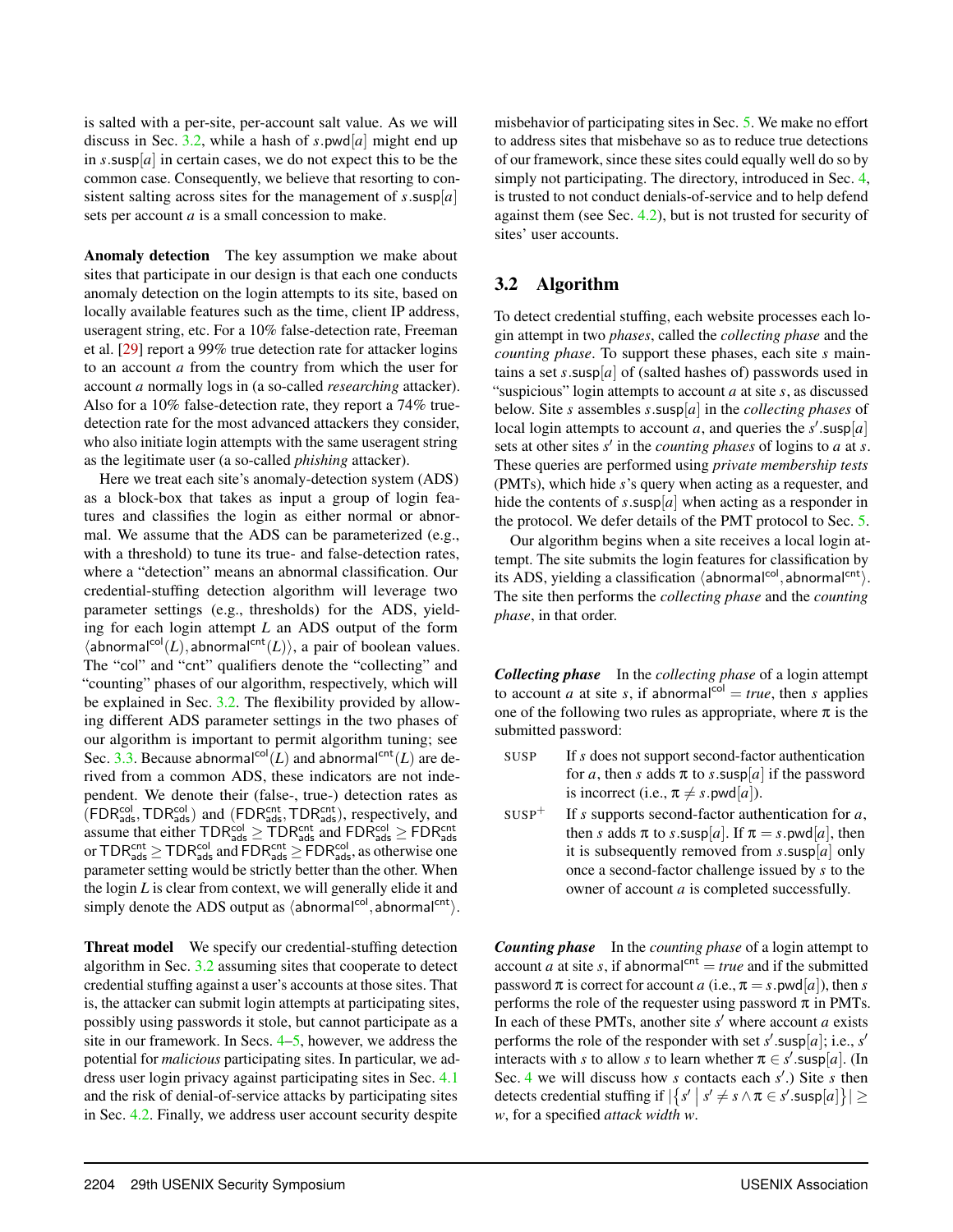Again, the *collecting phase* is performed first, or more precisely, *s* begins its *counting phase* only once any addition to *s*.susp[*a*] in the preceding *collecting phase* is complete. Similarly, upon receiving a PMT query from *s*, site *s'* defers responding until any additions to  $s'$  susp[a] in ongoing *collecting phases* for the same account *a* are completed locally.

Note that if SUSP would add  $\pi$  to *s*.susp[a], then SUSP<sup>+</sup> would, as well. In addition,  $SUSP^+$  allows even *s*.pwd[*a*] to be added to  $s$ .susp[ $a$ ] if it is submitted in a login that is deemed abnormal but the resulting second-factor challenge is not completed successfully. We do not expect this to be the norm, however: A rough estimate assuming  $FDR<sub>ads</sub><sup>col</sup> = 0.10$  and a second-factor failure rate by the correct user of 0.12 (e.g., see  $[21]$ ) is that a legitimate login attempt with the correct password at a site  $s$  supporting  $SUSP<sup>+</sup>$  leaves that password in  $s$ .susp[ $a$ ] with probability only 0.012.

When evaluating  $SUSP^+$ , we assume that an attacker is unable to complete the second-factor challenge (which is generally true  $[21]$ ), but that for usability purposes, the site invokes the second-factor challenge only on logins for which abnormal<sup>col</sup> = *true*. Some sites *s* can maintain *s*.susp[*a*] according to SUSP while others use  $SUSP^+$ . In our evaluations in Sec. [3.3,](#page-5-0) we will consider the impact of different balances of sites that use SUSP versus SUSP+.

SUSP and SUSP<sup>+</sup> indicate when *s* should *add* a password to *s*.susp[*a*], but not when *s* should *remove* a password from it. One approach would be for *s* to remove a password from *s*.susp[*a*] if that password is not used in an attempted login to account *a* for a specified *expiration time*. Provided that *s*'s login interface rate-limits login attempts on *a* (as is recommended [\[35\]](#page-17-7)), an upper bound on the capacity of *s*'s set *s*.susp[*a*] can be ensured. For example, if *s* permits 100 failed login attempts on a single account in any 30-day period [\[8,](#page-16-10) Section 8.2.3], and if each password expires from *s*.susp[*a*] in 30 days since its last use in a login attempt, then  $|s \text{ .subp}[a]|$ will never exceed 101. Such a delay should allow ample time for our framework to detect even a moderately aggressive credential-stuffing attack, or conversely should dramatically slow a credential-stuffing attack if it is to go undetected.

Finally, when adding a password  $\pi$  to *s*.susp[a], *s* may reduce π to a canonical form, e.g., converting capital letters at selected positions to lowercase, or converting a specific digit to a digit wildcard. Provided that the rules for this canonicalization are employed by both requesters and responders, our framework can then detect stuffing of some passwords *similar* to that chosen by this user at another site ("credential tweaking"). Of course, *s* could also explicitly add selected passwords similar to  $\pi$ , but at the cost of increasing  $|s$ . susp[a]. We do not consider these extensions further here.

### <span id="page-5-0"></span>3.3 Effectiveness

We now estimate the false- and true-detection rates for the algorithm in Sec. [3.2](#page-4-0) across a range of parameter settings. In doing so, we seek to demonstrate that our algorithm can be effective in detecting credential stuffing without imposing significantly on legitimate users. We stop short of recommending a specific course of action when a site detects credential stuffing via our algorithm, though we will discuss alternatives at the end of this section.

Evaluating false- and true-detection rates empirically would require datasets that are unavailable to us. To evaluate false detections empirically, we would presumably need datasets that shed light on how users both set passwords across websites and then try (and sometimes fail) to log into websites using them. To evaluate true detections, we would need datasets of recorded credential-stuffing campaigns, along with the correct and guessed passwords and (for sites supporting  $SUSP<sup>+</sup>$ ) the results of second-factor challenges.

In the absence of any foreseeable way of obtaining such datasets, we instead perform an evaluation using probabilistic model checking. The tool we used to perform probabilistic model checking is Prism [\[42\]](#page-17-14), which supports automated analysis of Markov decision processes (MDP). Each MDP we design models an actor interacting with a specific account *a*, who is either the legitimate user of *a* or an attacker, across multiple websites. To do so, we specify the actor as a set of *states* and possible *actions*. When in a state, the actor can choose from among these actions nondeterministically; the chosen action determines a probability distribution on the state to which the actor then transitions. These state transitions satisfy the *Markov property*: informally, the probability of next transitioning to a specific state depends only on the current state and the actor's chosen action. Prism exhaustively searches all decisions an actor can make to maximize the probability of the actor succeeding in its goal.

Below, we assume that the legitimate user's password choices across websites are represented by a probability distribution  $D_a$ ; i.e.,  $D_a(\pi)$  is the probability with which the user selects  $\pi$  as its password for any given site. We abuse notation slightly and also use  $D_a$  to denote the set of passwords with non-zero probability. For example, we write  $\pi \in D_a$  to indicate that  $D_a(\pi) > 0$ ;  $|D_a|$  to denote the number of passwords  $\pi$  for which  $\pi \in D_a$ ; and  $\pi \stackrel{\$}{\leftarrow} D_a$  to denote the selection of a password from distribution  $D_a$  and its assignment to  $\pi$ . As some prior works  $[4, 68]$  $[4, 68]$  $[4, 68]$ , we model  $D<sub>a</sub>$  as a Zipf distribution with parameter  $\lambda_a \geq 0$ , so that the user chooses her *k*-th most probable password ( $1 \leq k \leq |D_a|$ ) independently with probability  $(1/k^{\lambda_a})/(1/1^{\lambda_a} + 1/2^{\lambda_a} + ... + 1/|D_a|^{\lambda_a}).$ 

The MDPs below need to synthetically model the distribution of  $\langle$ abnormal<sup>col</sup>, abnormal<sup>cnt</sup> $\rangle$  pairs for login attempts or sessions thereof, similar to their distribution in practice (notably, lacking independence). To do so for specified detection rates  $\text{DR}_{\text{ads}}^{\text{col}}$  and  $\text{DR}_{\text{ads}}^{\text{cnt}}$ , let  $hi \in \{\text{col}, \text{cnt}\}$  and  $lo \in \{\text{col}, \text{cnt}\}$ be such that  $DR_{ads}^{hi}$  and  $DR_{ads}^{lo}$  are the larger and smaller of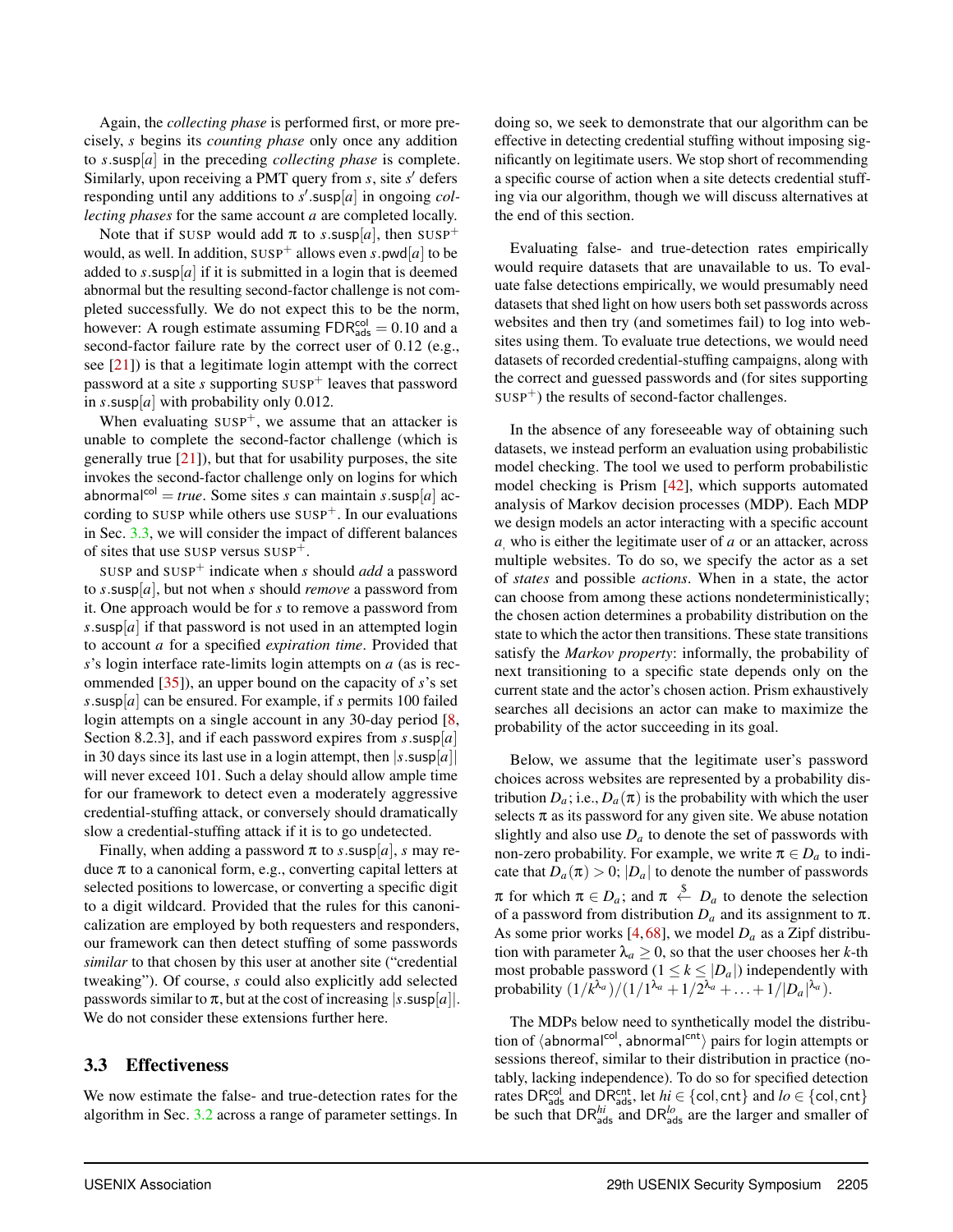$DR<sub>ads</sub><sub>ads</sub>$  and  $DR<sub>ads</sub><sub>ads</sub>$ , respectively. Then, we let

$$
\mathbb{P}\left(\text{abnormal}^{hi} = true\right) = \text{DR}_{\text{ads}}^{hi}
$$
\n
$$
\mathbb{P}\left(\text{abnormal}^{lo} = true \mid \text{abnormal}^{hi} = true\right) = \text{DR}_{\text{ads}}^{lo}/\text{DR}_{\text{ads}}^{hi}
$$
\n
$$
\mathbb{P}\left(\text{abnormal}^{lo} = true \mid \text{abnormal}^{hi} = false\right) = 0
$$

We denote selection of  $\langle$ abnormal<sup>col</sup>, abnormal<sup>cnt</sup> $\rangle$  according to this distribution in the experiment descriptions below by the  $\ket{\rm notation\ \langle abnormal}^{\rm col},\,ab{\rm normal}^{\rm cnt}\rangle\ \stackrel{\$}{\leftarrow}\ \text{\rm ads}(\text{\rm DR}_{\rm ads}^{\rm col},\, \text{\rm DR}_{\rm ads}^{\rm cnt}).$ 

#### 3.3.1 Estimating the false detection rate

False detections can arise in our framework; indeed, even the entry of the *correct* password for an account at a website by the legitimate user might trigger a credential-stuffing detection if the user erroneously submitted the same password to other websites (that use SUSP), or even if correctly but without completing a second-factor challenge from those sites (that use  $SUSP<sup>+</sup>$ ). Here we leverage probabilistic model checking to conservatively estimate the probability with which a user induces a false detection.

We express the process by which a user might do so as a MDP in which the legitimate user is represented by two parties, to whom we refer here as "Dr. Jekyll" (*J*) and "Mr. Hyde"  $(\mathcal{H})$ .<sup>[2](#page-6-0)</sup> Informally, the user's  $\mathcal{H}$  persona knows the distribution from which the user previously set passwords at various websites, but does not remember which password the user set at which site. *H* attempts a number of logins before turning control over to the *J* persona, who is challenged to log into another website, for which he does remember the password. Still, *J*'s entry of the correct password might be detected as possible credential stuffing, depending on the actions of *H* before him. In a Jekyll-Hyde experiment, then, we say that *H* wins (and *J* loses) if *J*'s login attempt is (falsely) detected as credential stuffing, and otherwise *H* loses (and *J* wins).

Since both *J* and *H* represent the legitimate user, we assume both can complete any second-factor challenges that a website issues. Under this assumption, there is no difference between SUSP and  $SUSP^+$ , and so we do not differentiate sites supporting  $SUSP<sup>+</sup>$  from those supporting  $SUSP$  in Jekyll-Hyde experiments. Since users who forget their passwords presumably tend to attempt multiple password guesses in the same login session (and so from the same platform and location) until finding the right one,  $H$  is classified once by the ADS at site *s* for all login attempts there. Finally, we forbid *H* from attempting logins at a site *s* after he has already submitted the correct password to *s* (see step [2\)](#page-6-1) to preclude him from trivially winning. After all, once *H* has "recalled" the correct password for *s*, he could artificially add extra passwords to  $s$  susp[ $a$ ] by "attempting" logins with them, thereby unreasonably inflating his chances of winning.

More precisely, a Jekyll-Hyde experiment takes as input an account identifier  $a$ , the distribution  $D_a$ , a number of responders  $n_a$ , an integer *w*, and probabilities  $FDR_{ads}^{col}$  and  $FDR_{ads}^{cont}$ , and proceeds as follows:

- (1) Sites  $s_i$ , for  $0 \le i \le n_a$ , are initialized as follows:
	- A password  $s_i$  pwd $[a] \stackrel{\$}{\leftarrow} D_a$  is selected independently for account *a* at website *s<sup>i</sup>* .
	- The suspicious password set is cleared:  $s_i$  susp[ $a$ ]  $\leftarrow \emptyset$ .
	- To model the classification of  $H$  by the ADS at  $s_i$ , a boolean  $s_i$  collectionFlag is set to abnormal<sup>col</sup> where  $\langle\textsf{abnormal}^{\textsf{col}},\textsf{abnormal}^{\textsf{cnt}}\rangle\overset{\$}{\leftarrow}\textsf{ads}(\textsf{FDR}_{\textsf{ads}}^{\textsf{col}},\textsf{FDR}_{\textsf{ads}}^{\textsf{cnt}}).$
- <span id="page-6-1"></span>(2)  $H$  is given the experiment inputs and performs login attempts on *a* at any of  $s_1, \ldots, s_{n_a}$ , provided that if  $H$  submits the correct password  $s_i$  pwd $[a]$  in a login attempt at  $s_i$ , then this is  $H$ 's last login attempt at  $s_i$ . Each incorrect login attempt at *s<sup>i</sup>* adds the attempted password to *si* .susp[*a*] if and only if *s<sup>i</sup>* .collectionFlag is *true*.
- (3) Once  $H$  is done,  $J$  logs into  $s_0$  using the correct password  $s_0$ .pwd[a]. If abnormal<sup>cnt</sup> = *true* for  $\langle$ abnormal<sup>col</sup>, abnormal<sup>cnt</sup> $\rangle \stackrel{\$}{\leftarrow}$  ads(FDR $_{ads}^{col}$ , FDR $_{ads}^{cnt}$ ) and if  $|\{s_i \mid s_0.\text{pwd}[a] \in s_i.\text{susp}[a] \land 1 \le i \le n_a\}| \ge w$ , then *H* wins. Otherwise, *J* wins.

We define FDR<sub>csd</sub> ("csd" denotes "credential-stuffing detection") to be the probability with which  $H$  wins and so  $\mathcal I$  loses, under an optimal strategy for  $H$ . We believe that  $FDR_{csd}$ is a very conservative estimate on the false detection rate of our framework in practice, in that it reflects the worst case behavior (in terms of usability) of  $H$ . Moreover, by testing  $|\{s_i \mid s_0.\text{pwd}[a] \in s_i.\text{susp}[a] \land 1 \le i \le n_a\}| \ge w \text{ only}$ for  $\mathcal{I}$ , i.e., after  $\mathcal{H}$  has filled the suspicious password sets of sites as much as possible, our false-detection estimates are even more conservative (notably, ignoring *H* 's logins where he went undetected).

Consider an example with  $n_a = 2$  sites  $(s_1 \text{ and } s_2)$ ,  $|D_a| = 2$ passwords ( $\pi_1$  and  $\pi_2$ ), and  $w = 1$ . Consider the following sequence of choices by  $H$ : First,  $H$  attempts  $\pi_1$  at  $s_2$ , which is correct with probability  $D_a(\pi_1)$  and incorrect with probability  $1 - D_a(\pi_1) = D_a(\pi_2)$ . In addition, this login attempt is detected as abnormal if  $s_2$  collectionFlag = *true*, which occurs with probability  $FDR<sub>ads</sub><sup>col</sup>$ . Suppose that  $\pi_1$  is incorrect and  $s_2$  collectionFlag = *true*, and so  $s_2$  susp[*a*] now contains  $\pi_1$ . Then suppose *H* attempts password  $\pi_2$  at  $s_1$ , but that this guess is incorrect and  $H$ 's login is not deemed abnormal. Finally, suppose that *J* gains control and submits the correct password  $\pi_1$  to  $s_0$ , but that his attempt is detected as abnormal (with probability FDRcnt). Because  $s_0$ .pwd[*a*] (=  $\pi_1$ ) is in at least  $w = 1$  of the suspicious sets at other sites, i.e.,  $s_2$  susp[a],  $H$  wins.  $H$ 's choices induce this sequence of events with probability  $[D_a(\pi_2) \cdot \text{FDR}_{\text{ads}}^{\text{col}}]$ .  $[D_a(\pi_1) \cdot (1 - \text{FDR}_{ads}^{\text{col}})] \cdot [D_a(\pi_1) \cdot \text{FDR}_{ads}^{\text{cnt}}]$ , and  $\text{FDR}_{csd}$  is computed by exhaustively considering all possible choices by *H* and all event sequences.

<span id="page-6-0"></span> $2$ In their namesake novella [\[62\]](#page-18-12), Mr. Hyde and Dr. Jekyll are the evil and good personae, respectively, of the same person.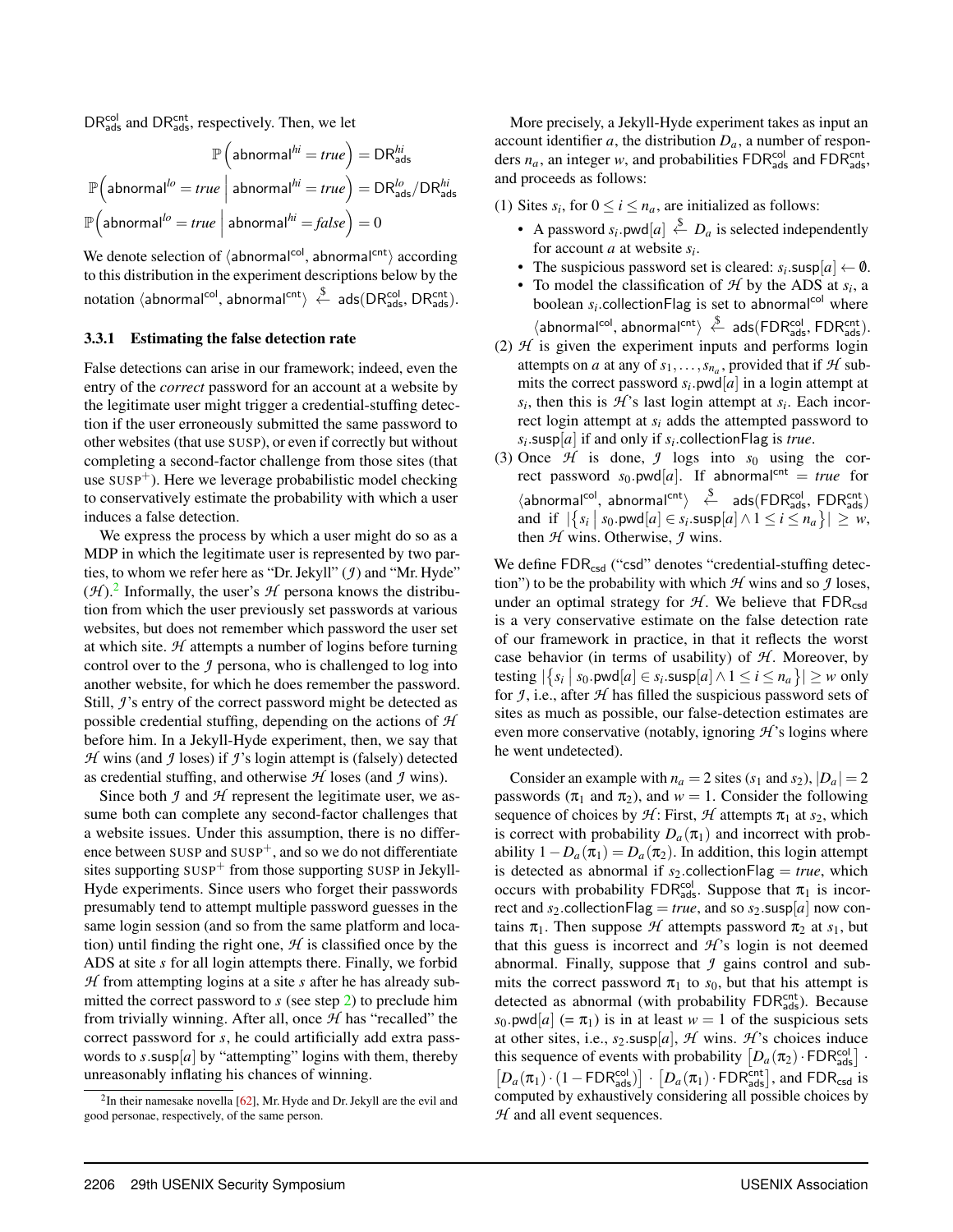#### 3.3.2 Estimating the true detection rate

To evaluate the true-detection rate of our credential-stuffing algorithm, we use a different type of MDP, in which a credentialstuffing attacker  $\mathcal C$  is given a "leaked" password  $\pi_\text{leaked} \overset{\$}{\leftarrow} D_a$ and allowed to attempt logins using it at sites  $s_1, \ldots, s_n$  where *a* has accounts. The attacker knows which sites have secondfactor authentication enabled for abnormal logins to *a*, as specified by a set has2FA $_a \subseteq \{s_1, \ldots, s_{n_a}\}$ . Each site  $s_i \in \mathsf{has2FA}_a$ therefore uses  $sUSP^+$  to manage  $s_i$  susp[a], and we assume that *C* cannot pass a second-factor challenge for *a*. Other sites use SUSP. We also allow the attacker knowledge of the true-detection rates  $\text{TDR}_{\text{ads}}^{\text{col}}$  and  $\text{TDR}_{\text{ads}}^{\text{cnt}}$  of sites' ADS.

As such, our true-detection experiment takes as input an account identifier *a*, the distribution  $D_a$ , the number of responders  $n_a$ , the set has  $2FA_a$ , an integer *w*, and probabilities  $TDR<sub>ads</sub><sup>col</sup>$  and  $TDR<sub>ads</sub><sup>ent</sup>$ , and proceeds as follows:

- (1) Sites  $s_i$ , for  $1 \le i \le n_a$ , are initialized as follows:
	- A password  $s_i$  pwd $[a] \stackrel{\$}{\leftarrow} D_a$  is selected independently for account *a* at website *s<sup>i</sup>* .
	- The suspicious password set is cleared:  $s_i$  susp[ $a$ ]  $\leftarrow \emptyset$ .
	- A boolean *s<sup>i</sup>* .attemptedFlag is initialized to *false*.
- <span id="page-7-0"></span>(2) *C* is given *a*,  $\pi_{\text{leaked}} \stackrel{\$}{\leftarrow} D_a$ , has2FA<sub>*a*</sub>, TDR<sup>col</sup>, TDR<sup>cot</sup><sub>ads</sub>, *w*, and the opportunity to perform one login attempt using  $\pi_{\text{leaked}}$  at each of  $s_1, \ldots, s_{n_a}$ . On *C*'s *l*-th login attempt  $(l = 1, 2, \ldots)$ , let  $s_{i_l}$  denote the site at which this attempt occurs. Then:
	- Set  $\langle$ abnormal<sup>col</sup>, abnormal<sup>cnt</sup> $\rangle$   $\stackrel{\$}{\leftarrow}$  ads $(\text{TDR}_{\text{ads}}^{\text{col}},$  $TDR_{ads}^{cnt}$ ) and  $s_{i_l}$  collectionFlag  $\leftarrow$  abnormal<sup>col</sup>.
	- $s_{i_l}$  adds  $\pi_{\text{leaked}}$  to  $s_{i_l}$ .susp[*a*] if abnormal<sup>col</sup> = *true* and either  $\pi_{\text{leaked}} \neq s_{i_l}$ .pwd[*a*] (per SUSP) or, if  $s_{i_l} \in$ has2FA<sub>a</sub>, even if  $\pi_{\text{leaked}} = s_{i_l}$ .pwd[*a*] (per SUSP<sup>+</sup>, since *C* cannot pass second-factor authentication).
	- If  $l > w$ , then
		- *si<sup>l</sup>* .attemptedFlag ← *true*
		- $s_{i_l}$  detectedFlag  $\leftarrow true$  if abnormal<sup>cnt</sup> and, at this point,  $|\{s_{i'} | \pi_{\text{leaked}} \in s_{i'}.\text{susp}[a] \land i' \neq i_l\}| \geq w$ . Otherwise,  $s_{i_l}$  detectedFlag  $\leftarrow false$ .

When the experiment is finished, define

$$
accessed = \left\{ s_i \mid \begin{array}{l} s_i.\text{attemptedFlag} \land \pi_{\text{leaked}} = s_i.\text{pwd}[a] \land \\ (s_i.\text{collectionFlag} \Rightarrow s_i \not\in \text{has2FA}_a) \end{array} \right\}
$$
  
detected = 
$$
\left\{ s_i \mid s_i \in accessed \land s_i.\text{detectedFlag} \right\}
$$

Then, we define  $TDR_{csd} = \frac{\mathbb{E}(|\text{detected}|)}{\mathbb{E}(|\text{acressed}|)}$  $\frac{E(|\text{detected}|)}{E(|\text{accessed}|)}$  where this ratio is computed using the adversary's optimal strategy for minimizing  $\mathbb{E}$ ( $|$ detected $|$ ) among all strategies that maximize  $\mathbb{E}$ (|accessed|). The condition  $l > w$  in the last bullet of step [\(2\)](#page-7-0) limits accessed and detected to include only sites at which the attacker succeeded or was detected, respectively, starting with the  $(w + 1)$ -th login attempt, since by design, our algorithm cannot detect *w* or fewer credential-stuffing login attempts. As such, TDR<sub>csd</sub> is best interpreted as the true-detection rate for attacks of width greater than *w*. We

expect that  $TDR_{csd}$  is very conservative as an estimate of the true detection rate in practice, since it is computed using the best possible strategy for *C*, equipped with perfect knowledge of parameters he would not generally have.

Consider an example with  $n_a = 2$  sites ( $s_1$  and  $s_2$ ), neither of which support second-factor authentication for *a*;  $|D_a| = 2$  passwords  $(\pi_1 \text{ and } \pi_2)$ ; and  $w = 1$ . Suppose C is given  $\pi_1$  (with probability  $D_a(\pi_1)$ ) as the "leaked" password. *C* picks one site, say  $s_2$ , and tries to log in with  $\pi_1$ . With probability  $D_a(\pi_2) \cdot \text{TDR}_{\text{ads}}^{\text{col}}, C$  fails at  $s_2$  with  $\pi_1$  being added to  $s_2$  susp[a]. In this event, suppose  $C$  then submits  $\pi_1$  to  $s_1$ , where  $\pi_1$  is correct (with probability  $D_a(\pi_1)$ ) and so *s*<sup>1</sup> is added to accessed, but where this login attempt is detected as abnormal in *s*1's *counting phase* (with probability TDR<sup>cnt</sup><sub>ads</sub>). Since  $\pi_1$  appears in  $w = 1$  of the suspicious sets at other sites (i.e., in  $s_2$  susp[a]),  $s_1$  is added to detected. *C*'s choices induce these events with probability  $D_a(\pi_1) \cdot [D_a(\pi_2)]$  $\cdot$  TDR<sup>col</sup><sub>ads</sub>]  $\cdot$  [D<sub>*a*</sub>( $\pi$ <sub>1</sub>)  $\cdot$  TDR<sup>cot</sup><sub>ads</sub>]. TDR<sub>csd</sub> is then computed by considering all possible choices by *C* and all event sequences.

#### 3.3.3 Trading off  $TDR_{csd}$  and  $FDR_{csd}$

Given the above MDPs and resulting  $TDR_{csd}$  and  $FDR_{csd}$ measures, we now explore how they vary together as *w* is varied, for fixed ( $FDR_{ads}^{col}$ ,  $TDR_{ads}^{col}$ ) and ( $FDR_{ads}^{cont}$ ,  $TDR_{ads}^{cont}$ ) pairs and parameters  $\lambda_a$ ,  $|D_a|$ ,  $n_a$ , and  $|has 2FA_a|$ . The (FDR<sup>col</sup>, TDR<sup>col</sup>) and (FDR<sup>cnt</sup>, TDR<sup>cnt</sup>) pairs we consider were drawn by inspection from ROC curves published by Freeman et al. [\[29,](#page-17-6) Fig. 4b] for their ADS, for two categories of attackers: a *researching* attacker who issues login attempts from the legitimate user's country (presumably after researching that user), and a *phishing* attacker who issues login attempts both from the legitimate user's country and presenting the same useragent string as the legitimate user would (presumably after phishing the user). In particular, phishing attackers are the most powerful attackers considered by Freeman et al. The curves labeled ( $FDR_{ads}$ ,  $TDR_{ads}$ ) in Fig. [1](#page-8-1) and Fig. [2](#page-8-2) depict the ROC curves reported by Freeman et al. for *phishing* and *researching* attackers, respectively.

Fig. [1](#page-8-1) shows representative ROC curves for a *phishing* attacker, and Fig. [2](#page-8-2) shows curves for a *researching* attacker. "Baseline" configurations, detailed in each figure's caption, are shown in Fig. [1a](#page-8-1) and Fig. [2a.](#page-8-2) Each figure to the right of the baseline shows the effects of strengthening security in one parameter, starting from the baseline. So, for example, starting from the baseline, Fig. [1b](#page-8-1) shows the effects of users choosing passwords more uniformly (by changing  $\lambda_a = 1$  to  $\lambda_a = 0$ ). Similarly, Fig. [1c](#page-8-1) shows the effects, again starting from the baseline, of a user leveraging five passwords versus only four (i.e., by changing  $|D_a| = 4$  to  $|D_a| = 5$ ).

These ROC curves suggest that our credential-stuffing detector can be highly effective in detecting credential stuffing without impinging substantially on usability. Notably, our detector is more effective than simply using a state-of-the-art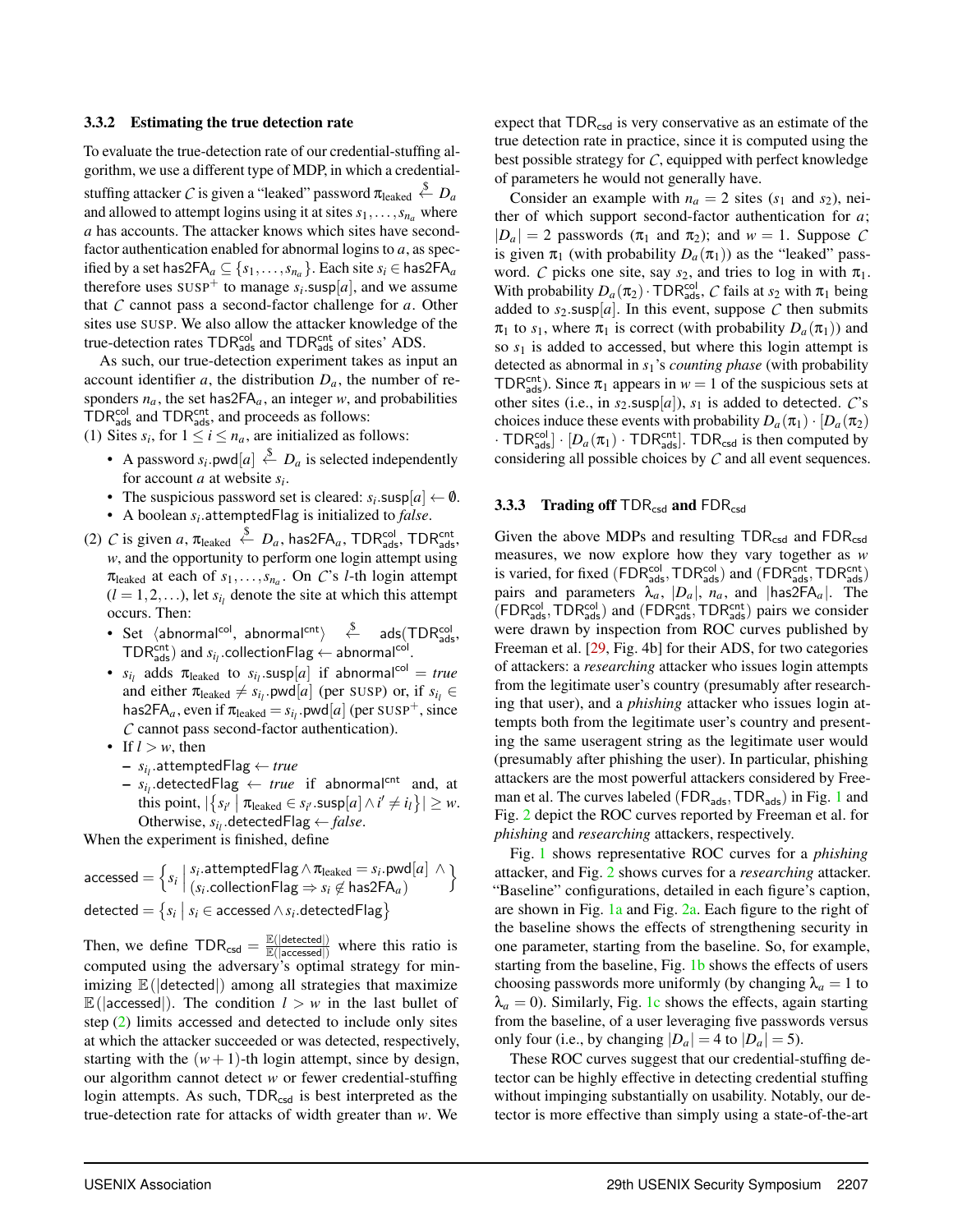<span id="page-8-1"></span>

Figure 1: *Phishing* attacker. Baseline:  $|D_a| = 4$ ,  $\lambda_a = 1$ ,  $n_a = 10$ ,  $|\text{has2FA}_a| = 0$ ,  $(\text{FDR}_{\text{ads}}^{\text{cnt}}, \text{TDR}_{\text{ads}}^{\text{cnt}}) = (0.30, 0.95)$ .

<span id="page-8-2"></span>

Figure 2: *Researching* attacker. Baseline:  $|D_a| = 4$ ,  $\lambda_a = 1$ ,  $n_a = 10$ ,  $|\text{has2FA}_a| = 0$ ,  $(\text{FDR}_{\text{ads}}^{\text{cnt}}, \text{TDR}_{\text{ads}}^{\text{cnt}}) = (0.10, 0.99)$ .

ADS [\[29\]](#page-17-6) for a wide range of parameter settings.

Choosing a good operating point for our design depends on how a credential-stuffing detection is treated at the detecting site. An aggressive response such as locking the account pending a password reset (performed after two-factor authentication if deployed, or a different intervention if not) would favor keeping  $FDR_{csd}$  small, e.g.,  $FDR_{csd} < 0.05$ . A less aggressive response, such as invoking two-factor authentication on every login attempt until the password is reset, might allow a higher  $\text{FDR}_{\text{csd}}$ , e.g.,  $0.05 \leq \text{FDR}_{\text{csd}} < 0.10$ . Simply warning the user might permit an even higher  $FDR_{csd}$ .

## <span id="page-8-0"></span>4 The Directory

Our framework in Sec. [3](#page-3-0) requires one website to run PMT protocols as a requester with other sites where the same user has accounts. This capability is similar to that implemented in previous work [\[69\]](#page-18-6) using a *directory* that stores, per account identifier *a*, an address (possibly a pseudonym) to contact each site where the account *a* exists. Assuming a one-round PMT protocol (as in Sec. [5\)](#page-10-0), the directory receives a PMT query from a requester for an account *a* and forwards a copy of this query to each site with the same account. The directory then receives every responder's reply, permutes them randomly, and forwards the responses back to the requester in a batch. By shuffling the responses, the directory ensures that the requester learns only the number of responders that returned *true* (respectively, *false*), not which ones, for good measure. (The directory learns nothing about the private inputs to/outputs from the PMT protocol by requesters and responders.) Since our goal here is not to innovate in the design of scalable directory services—itself a topic with a long history, with many deployments that far surpass our needs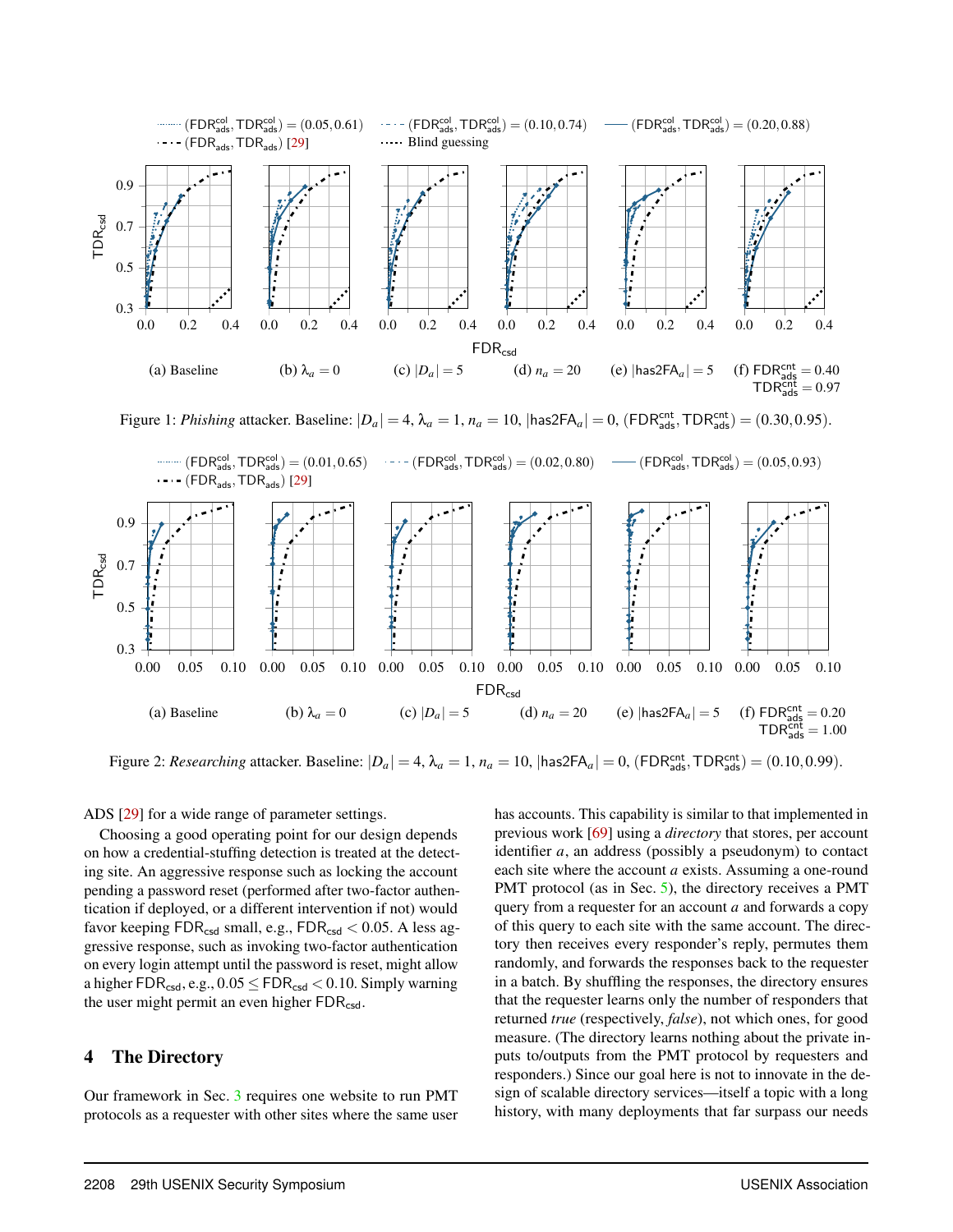here, e.g., [\[19,](#page-16-12) [46\]](#page-17-15)—we largely adopt this design in our implementation (see Sec. [6.1\)](#page-14-0). Below we address two concerns about such a directory specifically in our context, however, namely the potentials for privacy risks and denials of service.

## <span id="page-9-1"></span>4.1 Privacy

Among the design goals adopted in previous work [\[69\]](#page-18-6) is hiding the identity of the requester from the responders and the identity of each responder from other responders and the requester. The purpose of doing so is hiding where the user has accounts, a property termed "account location privacy". To this end, the requester and responders either trust the directory to hide their identities (as an anonymizing proxy, cf., [\[6,](#page-16-13) [30\]](#page-17-16)) or communicate with the directory using Tor [\[20\]](#page-16-2).

Unfortunately, account location privacy is impossible in our framework against an active attacker: an attacker can attempt a login on account *a* at a site *s* with a truly random password π, and if *a* exists at *s* and the attempt is deemed abnormal,  $\pi$  will be added to *s*.susp[a] under SUSP (or SUSP<sup>+</sup>). The attacker can then attempt to use  $\pi$  in the PMT protocol as a requester, thereby learning whether some responder returns a *true* result; if so, then apparently *a* exists at *s*. This attack is of academic interest only, since in practice, an attacker could equally easily determine whether *a* exists at*s* by simply trying to establish account *a* at *s*; most sites will inform the attacker if *a* already exists. Still, our framework only further renders irrelevant any attempts to hide where the user has accounts.

We thus settle for a weaker notion of privacy here, namely hiding the identity of the requester only, which will at least hide the site at which the user is presently logging in. As such, while in our design the requester still communicates to the directory using Tor if it does not trust the directory to protect its identity, there is no point in the responders doing so; the responders receive requests directly from the directory and respond directly to it. We refer to the model in which requesters contact the directory directly as TLP ("trusted for login privacy"), and the model in which requesters contact the directory using Tor as ULP ("untrusted for login privacy").

## <span id="page-9-0"></span>4.2 Denials of Service

Like any critical service (cf., DNS), the directory should employ state-of-the-art defenses against blunt denial-of-service (DoS) attempts (e.g., request overloading). If the directory succumbs to such a DoS, then detecting credential stuffing will not be possible while the directory is offline, and a site will incur a delay awaiting a timeout on the directory for any login attempt with the correct password but for which abnormal<sup>cnt</sup> = *true*. If the directory is responsible for providing the salt for an account to each site having that account (see Sec. [3.1\)](#page-3-1), then a site *s* with a newly created account *a* will also be delayed in populating its  $s$  susp $[a]$  set until the directory recovers.

Our main concern here is whether the directory introduces DoS risks based on its particular functionality. One such DoS risk is associated with the process by which a website *s* informs the directory that the user with identifier *a* has registered an account at *s* and so *s* should now be consulted as a responder for *a* in the framework of Sec. [3.](#page-3-0) The risk lies primarily in malicious actors falsifying such registrations, e.g., potentially registering millions of sites per identifier *a*.

In our envisioned method of deploying our framework, this risk can be managed. For example, in Sec. [6.4,](#page-15-0) we evaluate the scalability of our design to support the U.S. airline, hotel, retail, and consumer banking industries. For a deployment by these industries, the websites permitted to register as a responder for an account *a* can be limited to approved members of these industry consortia. The directory can then limit each approved member to at most one such registration for *a*. In doing so, the directory can enforce a limit on the number of site registrations per account *a*. Moreover, owing to the security guarantees of our framework (specifically, see Sec. [5.7\)](#page-13-1), a website has no motivation to register for an account *a* superfluously, since it learns nothing as a responder in the protocol (except that the user for *a* is active at some website).

That said, if further limiting the registrations for account *a* is desirable, then the directory can leverage the online presence of the user when creating account *a* at site *s* to confirm the request for *s* to register as a responder for *a* at the directory. For example, the directory can send a confirmation email to the email address *a*, asking her to confirm that she created an account at *s*. The registration attempt at the directory is then deferred until the user confirms it.

Not only do we contend that the directory is not particularly vulnerable to DoS, but it can also help in mitigating other DoS risks of our framework:

- *Defending requesters*: The primary DoS threat to a requester is the possibility that some responders always return a PMT protocol result indicating membership holds, increasing FDR<sub>csd</sub> accordingly. However, the directory can "audit" responders by issuing queries as a requester itself with a truly random password, which should garner a *false* result from every responder. Any responder whose response generates a *true* result is detected as misbehaving.
- *Defending responders*: Permitting PMT queries against  $s$ .susp[ $a$ ] sets raises the possibility that an attacker will perform queries repeatedly to discover the contents of those sets. (In particular, recall that  $SUSP^+$  permits *s*.pwd[*a*] to be added to  $s$ .susp[ $a$ ].) A responder thus should rate-limit PMT queries, just as it would regular login attempts, to stem such online dictionary attacks. However, for accounts experiencing an unusually high rate of queries, the directory can pose CAPTCHAs [\[66\]](#page-18-13) back to the requesters as a precondition to forwarding their queries to responders. In this way, the limited PMT budgets of responders can be allocated preferentially to requesters with real users, preventing bots from starving those requesters.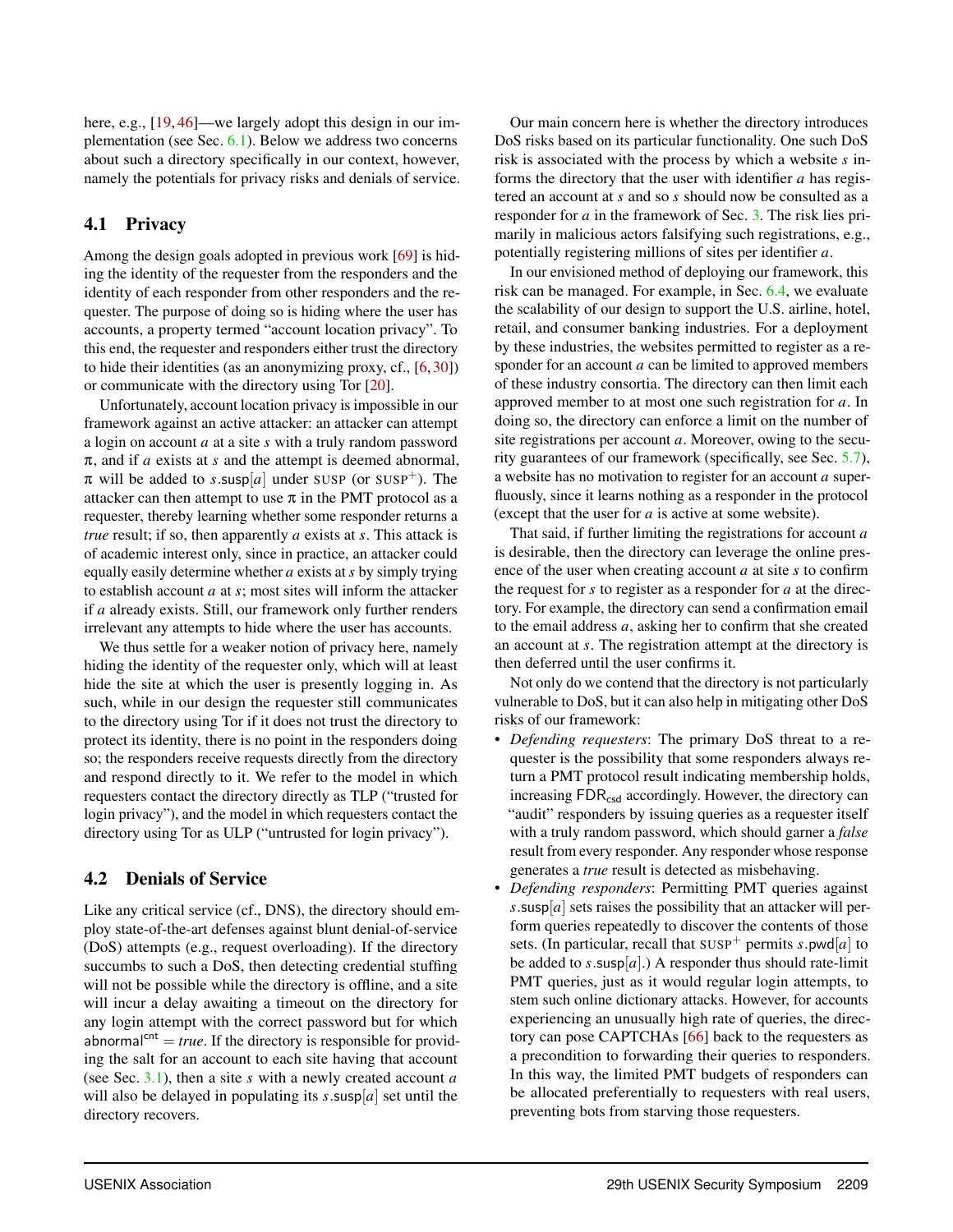### <span id="page-10-0"></span>5 Privately Testing Set Membership

An ingredient of our framework in Sec. [3](#page-3-0) is a protocol by which a requester *s*, having received password  $\pi = s$ .pwd[*a*] in a login attempt for account  $a$ , inquires with a responder  $s'$ to determine whether  $\pi \in s'$ .susp[*a*]. Because  $\pi = s$ .pwd[*a*], it is important that the protocol not disclose  $\pi$  to  $s'$ . Moreover, since  $s'$  susp[ $a$ ] might contain  $s'$  pwd[ $a$ ] (see Sec. [3.2\)](#page-4-0) or passwords similar to it, the protocol should not divulge *s*.susp[*a*] to *s*. This specification is met by a *private membership test* (PMT) protocol.

### 5.1 The Need for a New Protocol

Several PMT protocols have been proposed (e.g., [\[44,](#page-17-17) [47,](#page-17-18) [52,](#page-18-14) [63,](#page-18-15) [69\]](#page-18-6)). In addition, PMT protocols are closely related to private set-intersection (PSI; surveyed by Pinkas et al. [\[50\]](#page-17-19)) and private set-intersection cardinality protocols (PSI-CA; e.g., [\[14,](#page-16-14) [15,](#page-16-15) [18,](#page-16-16) [22,](#page-16-17) [41\]](#page-17-20)). In particular, having the requester in a PSI/PSI-CA protocol prove in zero knowledge that its input is a set of size one yields a PMT protocol.

Considering the additional requirements of our framework in Secs. [3](#page-3-0)[–4](#page-8-0) somewhat narrows the options for implementing our PMT, however. First, because our threat model permits the requester or responder to misbehave arbitrarily, we require a protocol that accommodates the malicious behavior of either party while still protecting the privacy of each party's input to the protocol. Second, minimizing rounds of communication in the protocol is critical for the scalability of our framework, since these rounds (each with a different website as responder) will traverse wide-area links and—in the ULP model (see Sec. [4.1\)](#page-9-1)—an anonymous communication channel, which will add even more overhead to each round. For the same reason, we wish to leverage bandwidth-efficient protocols to the extent possible, and because responders may need to respond to significant numbers of PMT queries (as we will analyze in Sec. [6.4\)](#page-15-0), computational efficiency for the responder is a secondary but still important concern.

To our knowledge, among PSI protocols that are secure against malicious behaviors (e.g., [\[12,](#page-16-18)[16,](#page-16-19)[27,](#page-17-21)[28,](#page-17-22)[36,](#page-17-23)[40,](#page-17-24)[43,](#page-17-8)[54,](#page-18-16) [55,](#page-18-17)[65\]](#page-18-7)), only those of De Cristofaro et al. [\[16\]](#page-16-19) and of Thomas et al. [\[65\]](#page-18-7) and Li et al. [\[43\]](#page-17-8) execute in one round. However, the responses in these protocols are of size  $O(\ell)$  ciphertexts for a set of size  $\ell$ . While there are several one-round PSI-CA protocols (e.g., [\[14,](#page-16-14) [15,](#page-16-15) [18,](#page-16-16) [22\]](#page-16-17)), we are aware of none that address malicious parties (without introducing a trusted third party, cf., [\[15,](#page-16-15) [18\]](#page-16-16)).

One strategy to improve performance has been to weaken security in quantified ways against malicious parties. For example, for an integer  $\chi \leq \ell$ , Thomas et al. [\[65\]](#page-18-7) and Li et al. [\[43\]](#page-17-8) explored protocols in which the requester leaks  $\log_2 \chi$ bits of the requester's input, in exchange for reducing the response size to  $O(\ell/\chi)$  ciphertexts. However, a protocol that gains efficiency by leaking information only in the other

direction (from responder to requester) is arguably more appropriate for our context, since the requester *s* invokes the protocol with the correct password, i.e., *s*.pwd[*a*]. Ramezanian et al. [\[52\]](#page-18-14) and Wang & Reiter [\[69\]](#page-18-6) proposed protocols whereby the responder learns nothing about the requester's element, but the requester learns more information about the responder's set than just the truth of its membership query. Specifically, in the Ramezanian et al. protocol [\[52\]](#page-18-14), the responder leaks its set to the requester over  $O(\ell/\chi)$  responses, each of  $O(\chi \log_2 \frac{1}{p})$  bits in size, where *p* is a tunable false positive rate for the membership test. The Wang & Reiter protocol [\[69\]](#page-18-6) leaks the responder's set to a malicious requester over  $O(\ell \log_2 \frac{1}{p})$  responses, each of size only one ciphertext. The protocol that we propose here also allows a malicious requester to learn the responder's set faster than the ideal—but only after  $\Omega(\frac{1}{p})$  responses, much better than the Ramezanian et al. and Wang & Reiter protocols. (Below we term this measure the "extraction complexity" of the protocol, and justify this claim in Sec. [5.6.](#page-12-0)) The request and response sizes of our protocol are only  $O(\ell/\chi)$  and  $O(\chi)$  ciphertexts, respectively.

#### <span id="page-10-1"></span>5.2 Partially Homomorphic Encryption

Our protocol builds on a partially homomorphic encryption scheme  $\mathcal{E} = \langle$  Gen, Enc, Dec,  $+_{[-]}\rangle$  with these algorithms:

- Gen is a randomized algorithm that on input  $1^k$  outputs a public-key/private-key pair  $\langle pk, sk \rangle \leftarrow$  Gen(1<sup> $\kappa$ </sup>). The value of *pk* identifies a prime *r* for which the *plaintext space* for encrypting with  $pk$  is the finite field  $\langle \mathbb{Z}_r, +, \times \rangle$  where  $+$  and  $\times$  are addition and multiplication modulo *r*, respectively. For clarity below, we denote the additive identity by 0, the multiplicative identity by 1, and the additive inverse of *m* ∈ Z*<sup>r</sup>* by −*m*. *pk* also determines a *ciphertext space*  $C_{pk} = \bigcup_{m \in \mathbb{Z}_r} C_{pk}(m)$ , where  $C_{pk}(m)$  denotes the ciphertexts for plaintext  $m \in \mathbb{Z}_r$ .
- Enc is a randomized algorithm that on input public key *pk* and a plaintext  $m \in \mathbb{Z}_r$ , outputs a ciphertext  $c \leftarrow \mathsf{Enc}_{pk}(m)$ chosen uniformly at random from  $C_{pk}(m)$ .
- $\bullet$  +  $\uparrow$  is a randomized algorithm that, on input a public key *pk* and ciphertexts  $c_1 \in C_{pk}(m_1)$  and  $c_2 \in C_{pk}(m_2)$ , outputs a ciphertext  $c \leftarrow c_1 +_{pk} c_2$  chosen uniformly at random from  $C_{pk}(m_1 + m_2)$ .
- isZero is a deterministic algorithm that on input a private key *sk* and ciphertext  $c \in C_{pk}$ , outputs a boolean  $z \leftarrow$  isZero<sub>sk</sub> $(c)$  where  $z = true$  iff  $c \in C_{pk}(\mathbf{0})$ .

Note that our protocol does not require an efficient decryption capability. Indeed, the instantiation of this scheme that we leverage, described in App. [A,](#page-18-18) does not support one—though it does support an efficient isZero calculation.

### 5.3 Additional Operators

To express our protocol, it will be convenient to define a few additional operators involving ciphertexts. These additional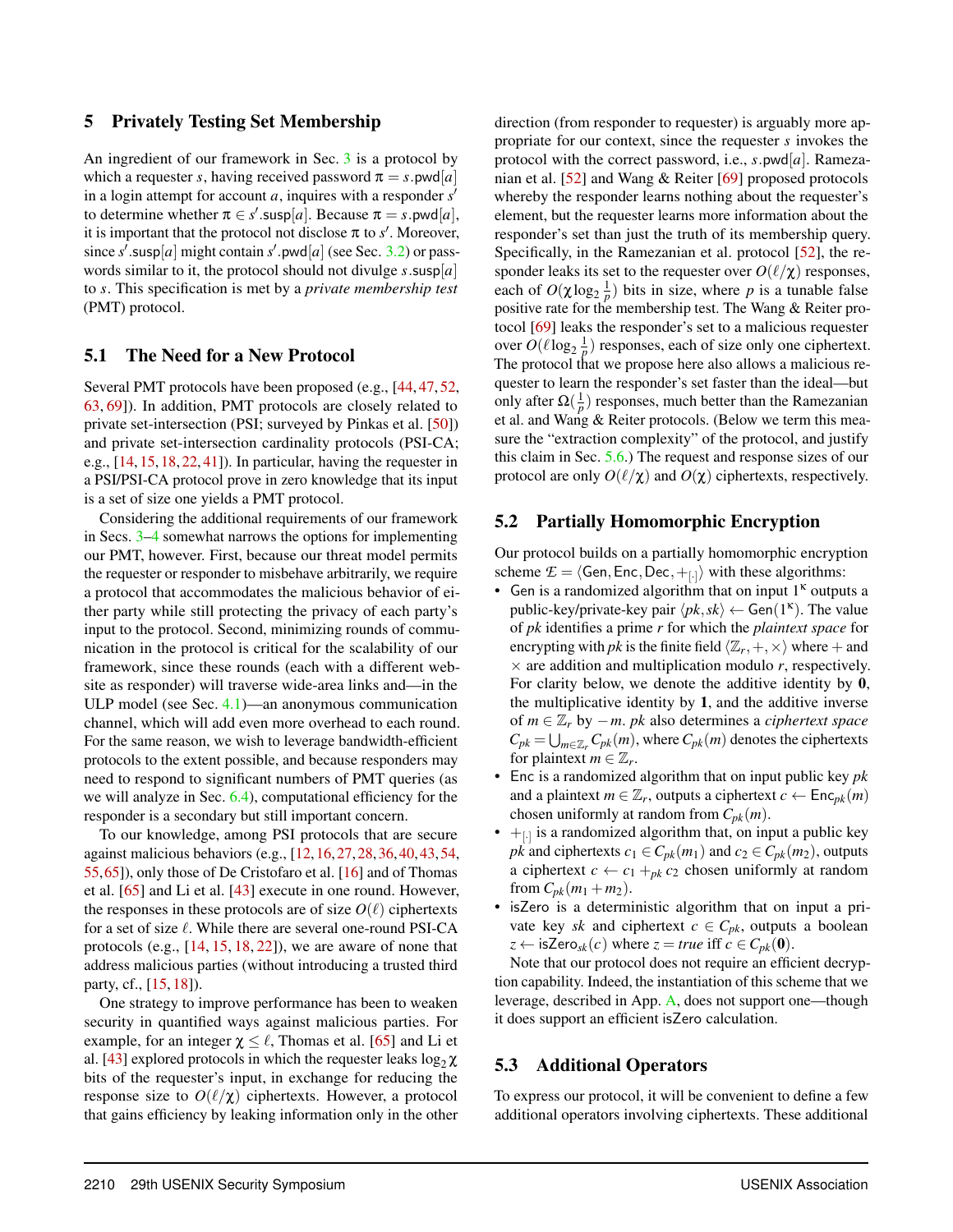operators can all be expressed using the operators given in Sec. [5.2,](#page-10-1) and so require no new functionality from the cryptosystem. Below, " $Y \stackrel{d}{=} Y''$  denotes that random variables *Y* and *Y'* are distributed identically; " $\mathbf{Z} \in (Z)^{\alpha \times \alpha'}$ " means that Z is an  $\alpha$ -row,  $\alpha'$ -column matrix of elements in the set Z; and " $(\mathbf{Z})_{i,j}$ " denotes the row-*i*, column-*j* element of the matrix **Z**. •  $\sum_{pk}$  denotes summing a sequence using  $+_{pk}$ , i.e.,

$$
\sum_{k=1}^{z} c_k \stackrel{d}{=} c_1 +_{pk} c_2 +_{pk} \ldots +_{pk} c_z
$$

• If  $\mathbf{C} \in (C_{pk})^{\alpha \times \alpha'}$  and  $\mathbf{C}' \in (C_{pk})^{\alpha \times \alpha'}$ , then  $\mathbf{C} +_{pk} \mathbf{C}' \in$  $(C_{pk})^{\alpha \times \alpha'}$  is the result of component-wise addition using  $+_{pk}$ , i.e., so that

$$
\left(\mathbf{C} +_{pk} \mathbf{C}'\right)_{i,j} \stackrel{d}{=} \left(\mathbf{C}\right)_{i,j} +_{pk} \left(\mathbf{C}'\right)_{i,j}
$$

• If  $M \in (\mathbb{Z}_r)^{\alpha \times \alpha'}$  and  $C \in (C_{pk})^{\alpha \times \alpha'}$ , then  $M \circ_{pk} C \in$  $(C_{pk})^{\alpha \times \alpha'}$  is the result of Hadamard (i.e., component-wise) "scalar multiplication" using repeated application of  $+_{pk}$ , i.e., so that

$$
\left(\mathbf{M}\circ_{pk}\mathbf{C}\right)_{i,j}\stackrel{d}{=}\sum_{k=1}^{\left(\mathbf{M}\right)_{i,j}}\left(\mathbf{C}\right)_{i,j}
$$

• If  $\mathbf{M} \in (\mathbb{Z}_r)^{\alpha \times \alpha'}$  and  $\mathbf{C} \in (C_{pk})^{\alpha' \times \alpha''}$ , then  $\mathbf{M} *_{pk} \mathbf{C} \in$  $(C_{pk})^{\alpha \times \alpha''}$  is the result of standard matrix multiplication using  $+_{pk}$  and "scalar multiplication" using repeated application of  $+_{pk}$ , i.e., so that

$$
\left(\mathbf{M} *_{pk} \mathbf{C}\right)_{i,j} \stackrel{d}{=} \sum\limits_{k=1}^{\alpha'} \sum\limits_{k'=1}^{\left(\mathbf{M}\right)_{i,k}} \left(\mathbf{C}\right)_{k,j}
$$

## 5.4 Cuckoo Filters

Our PMT protocol, called CUCKOO-PMT, uses a cuckoo filter [\[25\]](#page-17-25) as an underlying building block. A cuckoo filter is a set representation that supports insertion and deletion of elements, as well as testing membership. The cuckoo filter uses a "fingerprint" function fprint :  $\{0,1\}^* \to F$  and a hash function hash :  $\{0,1\}^* \to [\beta]$ , where for an integer *z*, the notation "[*z*]" denotes  $\{1, \ldots, z\}$ , and where β is a number of "buckets". We require that  $F \subset \mathbb{Z}_r \setminus \{0\}$  for any *r* determined by  $\langle pk, sk \rangle \leftarrow$  Gen(1<sup> $k$ </sup>), and that members of *F* can be distinguished from members of  $\mathbb{Z}_r \backslash F$  using a public predicate. (For example, defining  $F$  to be the odd elements of  $\mathbb{Z}_r$  would suffice.) For an integer bucket "capacity"  $\chi$ , the cuckoo filter data structure is a χ-row, β-column matrix X of elements in  $\mathbb{Z}_r$ , i.e.,  $\mathbf{X} \in (\mathbb{Z}_r)^{\chi \times \beta}$ . Then, the cuckoo filter contains the element *e* if and only if there exists  $i \in [\chi]$  such that either

$$
(\mathbf{X})_{i,\text{hash}(e)} = \text{fprint}(e) \quad \text{or} \quad (1)
$$

$$
(\mathbf{X})_{i,\text{hash}(e) \oplus \text{hash}(\text{fprint}(e))} = \text{fprint}(e) \tag{2}
$$

Cuckoo filters permit false positives (membership tests that return *true* for elements not previously added or already removed) with a probability *p* that, for fixed  $\chi$ , can be decreased by increasing the size of *F* [\[25\]](#page-17-25).

## 5.5 Protocol Description

Our protocol is illustrated in Fig. [3,](#page-12-1) where the steps performed by the requester *R* with input *e* are shown on the left in lines  $r1-r7$  $r1-r7$  $r1-r7$  (in addition to sending message  $m1$ ), and the steps performed by the responder *S* with cuckoo filter X are shown on the right in lines  $s1-s4$  $s1-s4$  $s1-s4$  (in addition to sending message [m2](#page-12-7)). The protocol returns *true* to *R* if *e* is in the cuckoo filter X and *false* otherwise.

In our protocol, *R* creates a β-row, 2-column matrix Q of ciphertexts, where the first column contains a ciphertext of 1 in row hash( $e$ ) and ciphertexts of 0 in other rows, and where the second column contains a ciphertext of 1 in row hash( $e$ ) ⊕ hash(fprint( $e$ )) and ciphertexts of 0 in others (line [r5](#page-12-8)). The requester also generates a ciphertext *f* of −fprint(*e*) (line [r2](#page-12-9)), and sends this ciphertext and the matrix Q to *S*, along with the public key *pk* (message [m1](#page-12-4)). After checking in line [s1](#page-12-5) that  $f \in C_{pk}$ , and  $\mathbf{Q} \in (C_{pk})^{\beta \times 2}$  (and that *pk* is well-formed, which is left implicit in Fig. [3\)](#page-12-1), *S* generates a matrix  $\mathbf{F} \in (C_{pk})^{\chi \times 2}$  having a copy of f in each component (line s<sup>2</sup>) and a matrix  $\mathbf{M} \in (\mathbb{Z}_r)^{\chi \times 2}$  of random elements of  $\mathbb{Z}_r \setminus \{0\}$  (line [s3](#page-12-11)). *S* then forms the response matrix  $\mathbf{R} \leftarrow \mathbf{M} \circ_{pk} ((\mathbf{X} *_{pk} \mathbf{Q}) +_{pk} \mathbf{F})$ , which is best understood component-wise:  $(R)_{i,j}$  is a ciphertext of a random element of  $\mathbb{Z}_r \setminus \{\mathbf{0}\}$  if  $\left(\left(\mathbf{X} *_{pk} \mathbf{Q}\right) +_{pk} \mathbf{F}\right)_{i,j}$  is a ciphertext of anything other than  $\mathbf{0}$ , since  $(\mathbf{M})_{i,j}$  is chosen at random from  $\mathbb{Z}_r \setminus \{\mathbf{0}\}$ . Moreover,  $((\mathbf{X} *_{pk} \mathbf{Q}) +_{pk} \mathbf{F})_{i,j}$  is an encryption of **0** iff  $(\mathbf{X} *_{pk} \mathbf{Q})_{i,j}$  is a ciphertext of fprint $(e)$ , since  $(\mathbf{F})_{i,j}$  is a ciphertext of  $-\text{fprint}(e)$ . And  $(\mathbf{X} *_{pk} \mathbf{Q})_{i,j}$  is a ciphertext of fprint(*e*) iff either [\(1\)](#page-11-0) holds (since  $(Q)_{\text{hash}(e),1}$  is an encryp-tion of 1) or [\(2\)](#page-11-1) holds (since  $(Q)_{\text{hash}(e) \oplus \text{hash}(\text{fprint}(e)),2}$  is an encryption of 1). So, if *R* and *S* behave correctly, the protocol returns *true* to *R* iff *e* is an element of the cuckoo filter X.

For (an artificially small) example, suppose  $\beta = 3$ ,  $\gamma =$ 1, and that the requester *R* queries the membership of element *e* such that  $i_1 = \text{hash}(e) = 3$  and  $i_2 = \text{hash}(e) \oplus$ hash(fprint $(e)$ ) = 2. The responder *S* generates a cuckoo filter  $\mathbf{X} \in (\mathbb{Z}_r)^{1 \times 3}$  based on its input set. Here we assume *e* is in *S*'s set, as indicated by  $(\mathbf{X})_{1,3} = \text{fprint}(e)$ . Then,

$$
\mathbf{X} *_{pk} \mathbf{Q}
$$

$$
\stackrel{d}{=} \left[ \begin{array}{cc} m_1 & m_2 & \text{fprint}(e) \end{array} \right] *_{pk} \left[ \begin{array}{cc} \text{Enc}_{pk}(0) & \text{Enc}_{pk}(0) \\ \text{Enc}_{pk}(0) & \text{Enc}_{pk}(1) \\ \text{Enc}_{pk}(1) & \text{Enc}_{pk}(0) \end{array} \right]
$$
\n
$$
\stackrel{d}{=} \left[ \begin{array}{cc} \text{Enc}_{pk}(\text{fprint}(e)) & \text{Enc}_{pk}(m_2) \end{array} \right]
$$

<span id="page-11-1"></span><span id="page-11-0"></span>where  $m_1$  and  $m_2$  are elements of  $\mathbb{Z}_r$  that, barring a collision in the output of fprint, are not equal to fprint(*e*). So,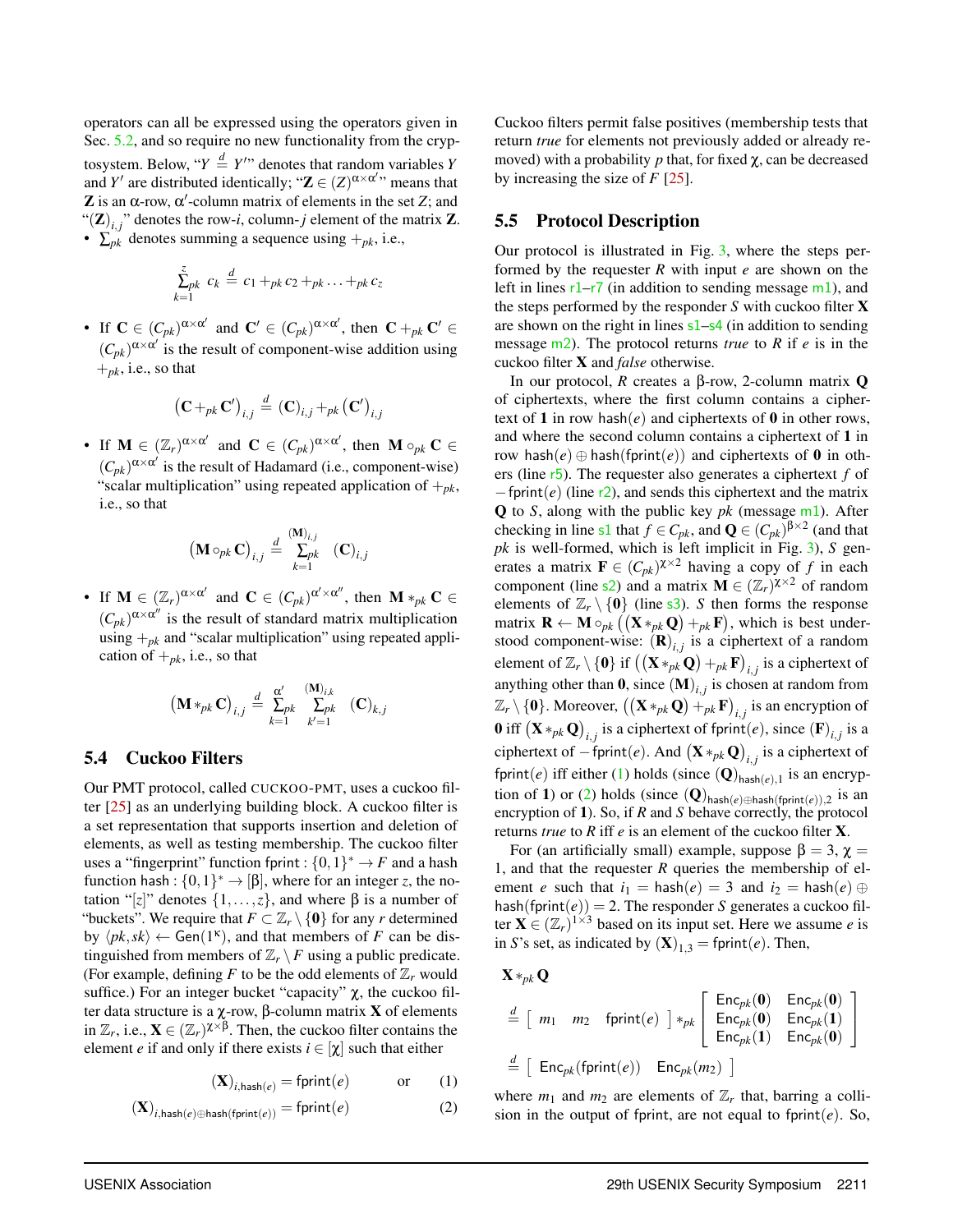<span id="page-12-9"></span><span id="page-12-8"></span><span id="page-12-2"></span><span id="page-12-1"></span>

<span id="page-12-16"></span><span id="page-12-11"></span><span id="page-12-10"></span><span id="page-12-7"></span><span id="page-12-6"></span><span id="page-12-5"></span><span id="page-12-4"></span><span id="page-12-3"></span>Figure 3: CUCKOO-PMT with requester *R* and responder *S*, described in Sec. [5.](#page-10-0) Matrix types are:  $\mathbf{Q} \in (C_{pk})^{\beta \times 2}$ ;  $\mathbf{X} \in$  $(\mathbb{Z}_r)^{\chi \times \beta}$ ;  $\mathbf{F} \in (C_{pk})^{\chi \times 2}$ ;  $\mathbf{M} \in (\mathbb{Z}_r)^{\chi \times 2}$ ; and  $\mathbf{R} \in (C_{pk})^{\chi \times 2}$ .

 $(\mathbf{X} *_{pk} \mathbf{Q}) +_{pk} \mathbf{F} \stackrel{d}{=} [\text{Enc}_{pk}(\mathbf{0}) \text{ Enc}_{pk}(m_3)]$  where  $m_3 =$  $m_2$  – fprint $(e) \neq 0$ , again assuming  $m_2 \neq$  fprint $(e)$ , and  $\text{thus } \mathbf{M} \circ_{pk} \big( \big( \mathbf{X} *_{pk} \mathbf{Q} \big) +_{pk} \mathbf{F} \big) \stackrel{d}{=} \big[ \begin{array}{cc} \textsf{Enc}_{pk}(\mathbf{0}) & \textsf{Enc}_{pk}(m_4) \end{array} \big],$ where  $m_4$  is distributed uniformly in  $\mathbb{Z}_r \setminus \{0\}.$ 

#### <span id="page-12-0"></span>5.6 Security Against a Malicious Requester

If the responder follows the protocol, then the *only* information encoded in each  $(\mathbf{R})_{i,j}$  is isZero<sub>sk</sub> $((\mathbf{R})_{i,j})$ , as a corollary of the following two propositions.

<span id="page-12-12"></span>Proposition 1. *If the responder follows the protocol, then*  $\mathbb{P}((\mathbf{R})_{i,j} \in C_{pk}(m) \mid (\mathbf{R})_{i,j} \notin C_{pk}(\mathbf{0})) = \frac{1}{r-1}$  for any  $i \in [\chi]$ ,  $j \in [2]$ , and  $m \in \mathbb{Z}_r \setminus \{0\}$ .

*Proof.*  $((\mathbf{X} *_{pk} \mathbf{Q}) +_{pk} \mathbf{F})_{i,j} \in C_{pk}$ , since by line [s1](#page-12-5),  $f \in C_{pk}$ and  $\mathbf{Q} \in (C_{pk})^{\beta \times 2}$ . Moreover,  $((\mathbf{X} *_{pk} \mathbf{Q}) +_{pk} \mathbf{F})_{i,j} \not\in C_{pk}(\mathbf{0})$ since  $(\mathbf{R})_{i,j} \notin C_{pk}(\mathbf{0})$  by assumption. Since  $(\mathbf{M})_{i,j}$  is drawn uniformly from  $\mathbb{Z}_r \setminus \{0\}$  (line [s3](#page-12-11)), the plaintext of  $(\mathbf{R})_{i,j}$  is uniformly distributed in  $\mathbb{Z}_r \setminus \{0\}.$ 

<span id="page-12-13"></span>Proposition 2. *If the responder follows the protocol, then*  $\mathbb{P}((\mathbf{R})_{i,j} = c \mid (\mathbf{R})_{i,j} \in C_{pk}(m)) = \frac{1}{|C_{pk}(m)|}$  for any  $i \in [\chi], j \in$ [2],  $m \in \mathbb{Z}_r$ , and  $c \in C_{pk}(m)$ .

*Proof.* This is immediate since  $+_{pk}$  ensures that for  $c_1 \in$  $C_{pk}(m_1)$  and  $c_2 \in C_{pk}(m_2)$ ,  $c_1 +_{pk} c_2$  outputs a ciphertext *c* chosen uniformly at random from  $C_{pk}(m_1 + m_2)$ .  $\Box$ 

Prop. [1](#page-12-12) and Prop. [2](#page-12-13) are also true for the protocol of Wang & Reiter [\[69\]](#page-18-6) (henceforth called BLOOM-PMT), in that each protocol execution leaks to the requester only one yes/no answer about the responder's set representation, regardless of the actions of the requester. A critical distinction exists between our protocol and BLOOM-PMT, however, in that BLOOM-PMT permits a malicious requester to craft queries so that the yes/no answer can be expected to carry a (full) bit of information to the requester about the responder's set. We capture this information leakage using *extraction complexity*, which is the expected number of queries for a malicious requester to extract the responder's set representation, thereby enabling the requester to conduct offline attacks on the set. More precisely, for a fixed responder set *Z*, the *extraction complexity* of a PMT protocol is the expected number of protocol runs required for a malicious requester to extract enough information from an honest responder to locally determine  $e \stackrel{?}{\in} Z$  for any  $e$  with

the same accuracy as the PMT provides.

BLOOM-PMT enables a malicious requester to learn any single bit in the Bloom-filter representation of the responder's set. Since to accommodate a set of size  $\ell$  with false-positive rate of *p* for membership tests, a Bloom filter uses  $O(\ell \log_2 \frac{1}{p})$ bits, this is the extraction complexity for BLOOM-PMT; after this many queries, the malicious requester knows enough to conduct an *offline* attack on set members. In contrast:

<span id="page-12-14"></span>Proposition 3. *The extraction complexity of* CUCKOO-PMT *is*  $\Omega(\frac{1}{p})$ *.* 

*Proof.* Suppose the responder behaves according to the protocol, and for each  $i \in [\beta], j \in [2]$ , denote by  $m_{i,j} \in \mathbb{Z}_r$  the plaintext such that  $(Q)_{i,j} \in C_{pk}(m_{i,j})$ . Similarly, denote by  $m_f \in \mathbb{Z}_r$  the plaintext such that  $f \in C_{pk}(m_f)$ . A corollary of Props.  $1-2$  $1-2$  is then that in one PMT response, the requester learns only the result

<span id="page-12-15"></span>
$$
\left(\sum_{k=1}^{\beta} \left( (\mathbf{X})_{i,k} \times m_{k,j} \right) \right) + m_f \stackrel{?}{=} r \mathbf{0} \tag{3}
$$

for each  $i \in [\chi], j \in [2]$ , i.e., a total of  $2\chi$  linear congruencemod-*r* tests, where the  $m_{k,i}$  and  $m_f$  values are chosen by the requester. Even if X represents a set consisting of only a single element  $e$  chosen so that fprint $(e)$  is uniformly distributed in  $F$ , confirming the presence of fprint( $e$ ) in **X** requires, in expectation, testing  $|F|/2$  linear congruences and so performing |*F*|/4χ PMT queries. Since |*F*|/2χ ≥ 1/*p* to retain the false-positive rate *p* [\[25,](#page-17-25) Section 5.1], CUCKOO-PMT has an extraction complexity of  $\Omega(\frac{1}{p})$  queries.  $\Box$ 

The lower bound in Prop. [3](#page-12-14) is very coarse, in that it applies even for a cuckoo filter  $X$  storing a single element—not to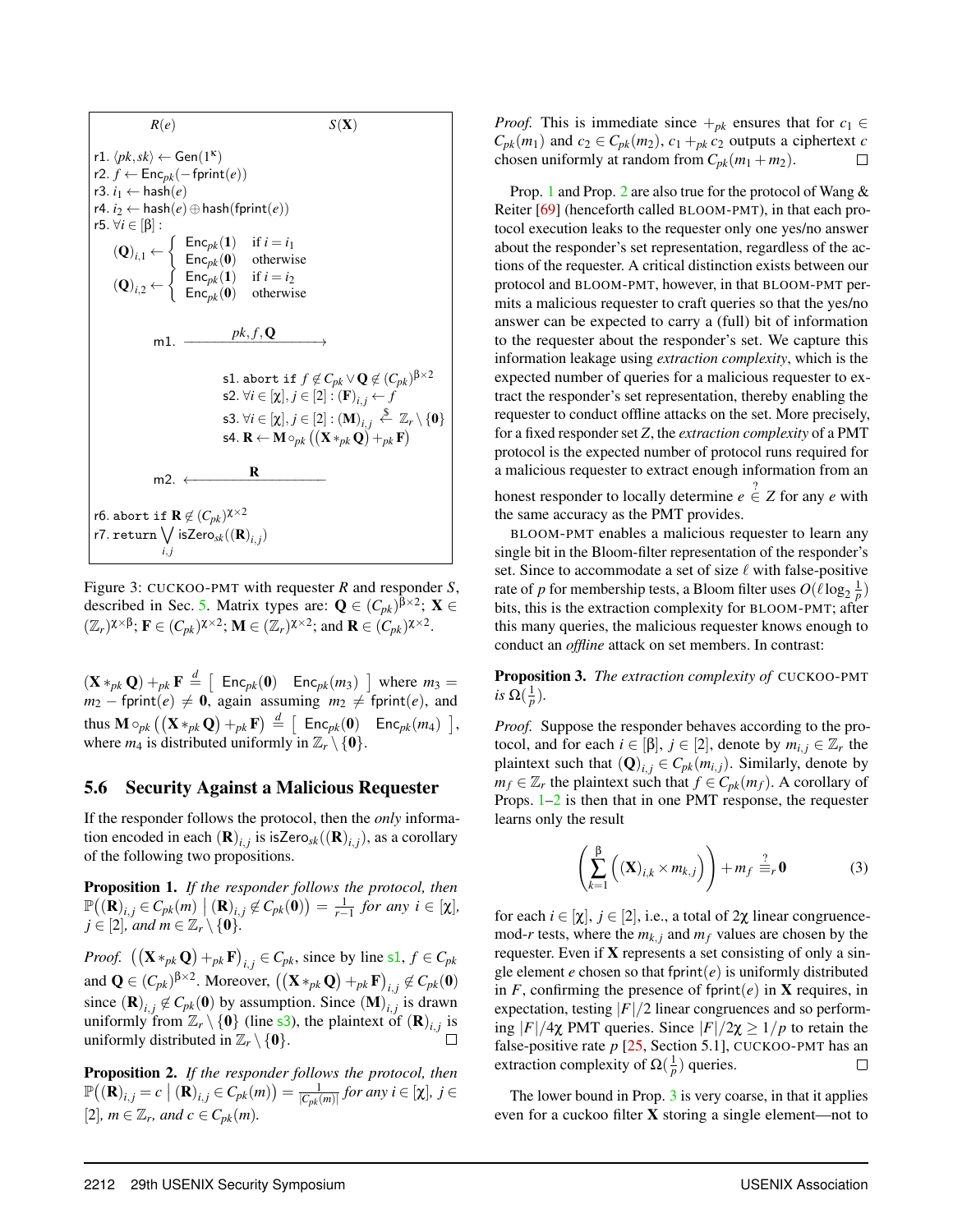mention one storing many. Moreover, there are a number of measures that can make extraction even more difficult for a malicious requester at minimal expense to the responder.

- The responder can permute each column of X independently after each execution of CUCKOO-PMT, since the query matrix Q produced by a correct requester will select the same elements from X regardless of this permuting. Interpreting the results of multiple malicious PMT queries will become more difficult, however.
- The responder can select any  $(\mathbf{X})_{i,j} \notin F$  uniformly at random from  $\mathbb{Z}_r \backslash F$ , ensuring that any linear test [\(3\)](#page-12-15) involving  $(X)_{i,j}$  (i.e., for which  $m_{i,j} \neq 0$ , using the notation in the proof of Prop. [3\)](#page-12-14) succeeds with probability only  $\frac{1}{\left|\mathbb{Z}_r\setminus F\right|}$ .
- The responder can randomly permute the elements of **R** before returning it, since the result computed by a correct requester will be the same (line [r7](#page-12-3)). In doing so, the requester is deprived of knowing which of its linear tests [\(3\)](#page-12-15) were satisfied (if any were).

## <span id="page-13-1"></span>5.7 Security Against a Malicious Responder

We now prove security for the requester against a malicious responder. To do so, we define a malicious responder to be a triple  $B = \langle B_1, B_2, B_3 \rangle$  of algorithms that participates in the experiment Expt<sub>PMT-b</sub><br>
experiment Expt<sub>CUCKOO-PMT</sub> defined as follows:

$$
\begin{array}{l} \text { Experiment \textnormal{Expt}}^{\textnormal{PMT-}b} \\ \langle e_0, e_1, \varphi_1 \rangle \leftarrow B_1() \\ \langle \langle pk, f, \mathbf{Q} \rangle, sk \rangle \leftarrow R_{r1-r5}(e_b) \\ \langle \mathbf{R}, \varphi_2 \rangle \leftarrow B_2(\langle pk, f, \mathbf{Q} \rangle, \varphi_1) \\ b' \leftarrow R_{r6-r7}(sk, pk, \mathbf{R}) \\ b'' \leftarrow B_3(\varphi_2, b') \\ \text { return } b'' \end{array}
$$

In this experiment,  $R_{r1-r5}$  $R_{r1-r5}$  $R_{r1-r5}$  $R_{r1-r5}$  $R_{r1-r5}$  denotes steps  $r1-r5$  in Fig. [3,](#page-12-1) producing the message [m1](#page-12-4) and the private key *sk*. Similarly,  $R_{r6-r7}$  $R_{r6-r7}$  $R_{r6-r7}$  $R_{r6-r7}$  $R_{r6-r7}$  denotes steps  $r6-r7$ . In the experiment,  $B_1$  chooses two elements  $e_0$ ,  $e_1$ , and *b* determines which of the two that is used in the experiment.  $B_2$  is given message  $m1$  and produces the response matrix **R**. Finally,  $B_3$  is given the final result *b*<sup>*i*</sup> of the protocol from line  $r7$ , and outputs a bit  $b''$ . Note that though Fig.  $3$  does not disclose  $R$ 's result explicitly to  $S$ , we allow it to be disclosed to  $S$  (i.e.,  $B_3$ ) in this analysis, to permit CUCKOO-PMT to be used in other contexts (e.g., [\[69\]](#page-18-6)). We define the responder-adversary advantage as

$$
Adv_{\text{CUCKOO-PMT}}^{\text{PMT}}(B) = \mathbb{P}\left(\text{Expt}_{\text{CUCKOO-PMT}}^{\text{PMT}-0}(B) = 0\right) - \mathbb{P}\left(\text{Expt}_{\text{CUCKOO-PMT}}^{\text{PMT}-1}(B) = 0\right) \text{Adv}_{\text{CUCKOO-PMT}}^{\text{PMT}}(t) = \max_{B} \text{Adv}_{\text{CUCKOO-PMT}}^{\text{PMT}}(B)
$$

where the maximum is taken over all adversaries *B* that run in time *t*. Intuitively,  $Adv_{\text{CUCKOO-PMT}}^{\text{PMT}}(t)$  captures the ability of any adversary running in time *t* to differentiate which of two passwords of its choice the requester uses to run the protocol.

We reduce security of CUCKOO-PMT against a responder adversary *B* to IND-CPA security [\[2,](#page-16-20) Definition 5.8] of the encryption *E*. The IND-CPA experiment  $\text{Expt}_{\mathcal{E}}^{\text{CPA-}\hat{b}}$  is

$$
\begin{array}{c} \texttt{Experiment}\ \textsf{Expt}_{\mathcal{F}}^{\textsf{CPA-}\hat{b}}(A) \\ \langle pk, sk \rangle \gets \textsf{Gen}(1^{\textsf{K}}) \\ \check{b} \gets A^{\textsf{Enc}_{pk}(\textsf{LR}(\cdot, \cdot, \hat{b}))}(pk) \\ \textcolor{red}{\textsf{return} \ \check{b}} \end{array}
$$

Here, the IND-CPA adversary *A* is given access to a "leftor-right" oracle  $Enc_{pk}(LR(\cdot,\cdot,\hat{b}))$  that takes two plaintexts *m*<sub>0</sub>,*m*<sub>1</sub> ∈  $\mathbb{Z}_r$  as input and returns Enc<sub>*pk*</sub>( $m_{\hat{b}}$ ). Finally, *A* returns a bit  $\dot{b}$ , which the experiment returns. We define

$$
\begin{array}{c}\mathsf{Adv}_{\mathcal{E}}^{\mathsf{CPA}}(A)=\mathbb{P}\left(\mathsf{Expt}_{\mathcal{E}}^{\mathsf{CPA}\textrm{-}\mathbf{0}}(A)=0\right)-\mathbb{P}\left(\mathsf{Expt}_{\mathcal{E}}^{\mathsf{CPA}\textrm{-}\mathbf{1}}(A)=0\right)\\ \mathsf{Adv}_{\mathcal{E}}^{\mathsf{CPA}}(t,q)=\max_{A}\mathsf{Adv}_{\mathcal{E}}^{\mathsf{CPA}}(A)\end{array}
$$

where the maximum is taken over all IND-CPA adversaries *A* running in time *t* and making up to *q* oracle queries.

**Proposition 4.** Adv<sup>PMT</sup><sub>CUCKOO-PMT</sub> $(t) \leq 2$ Adv<sup>CPA</sup> $(t', q)$  *for*  $q =$  $2\beta + 1$  *and some t'* < 2*t*.

*Proof.* Given a responder adversary  $B = \langle B_1, B_2, B_3 \rangle$ , we construct an IND-CPA adversary *A* as follows. *A* first invokes *B*<sup>1</sup> to obtain  $e_0$  and  $e_1$ . Let  $m_{0k}$  denote the *k*-th plaintext that *R* would encrypt in an execution of the protocol on  $e_0$ , and similarly let  $m_{1k}$  denote the *k*-th plaintext that *R* would encrypt in an execution of the protocol on *e*1. Then, *A* simulates *R* exactly, except using its oracle to obtain the *k*-th ciphertext  $c_k \leftarrow \text{Enc}_{pk}(\text{LR}(m_{0k}, m_{1k}, \hat{b}))$ . Note that because *A* does not have  $sk$ , it cannot compute  $b'$  as  $R$  would, and so it chooses  $b' \stackrel{\$}{\leftarrow} \{0,1\}$  randomly and provides it to  $B_3$ . When  $B_3$  outputs  $b''$ , *A* copies this bit as its output  $\check{b}$ .

The value *b*<sup> $\prime$ </sup> provided to *B*<sub>3</sub> is correct, i.e., *b*<sup> $\prime$ </sup> =  $\bigvee_{i,j}$  isZero<sub>sk</sub> $((\mathbf{R})_{i,j})$ , with probability 1/2. In this case, the simulation provided by *A* to *B* is perfectly indistinguishable from a real execution, and so

$$
\mathbb{P}\left(\text{Expt}_{\mathcal{E}}^{\text{CPA-0}}(A) = 0\right) = \mathbb{P}\left(\text{Expt}_{\text{CUCKOO-PMT}}^{\text{PMT-0}}(B) = 0\right) \text{ and}
$$

$$
\mathbb{P}\left(\text{Expt}_{\mathcal{E}}^{\text{CPA-1}}(A) = 0\right) = \mathbb{P}\left(\text{Expt}_{\text{CUCKOO-PMT}}^{\text{PMT-1}}(B) = 0\right)
$$

As such,  $\mathsf{Adv}_{\mathcal{E}}^{\mathsf{CPA}}(A) \geq \frac{1}{2} \mathsf{Adv}_{\mathsf{CUCKOO-PMT}}^{\mathsf{PMT}}(B)$ . *A* makes  $q =$  $2\beta + 1$  queries to construct **Q** and *f*, and consumes time at most 2*t* due to the time needed to construct both  $m_{0k}$  and  $m_{1k}$ for each *k*. П

### <span id="page-13-0"></span>6 Performance and Scalability

In this section, we describe an implementation of our framework and evaluate its performance and scalability. The goals of our evaluation are: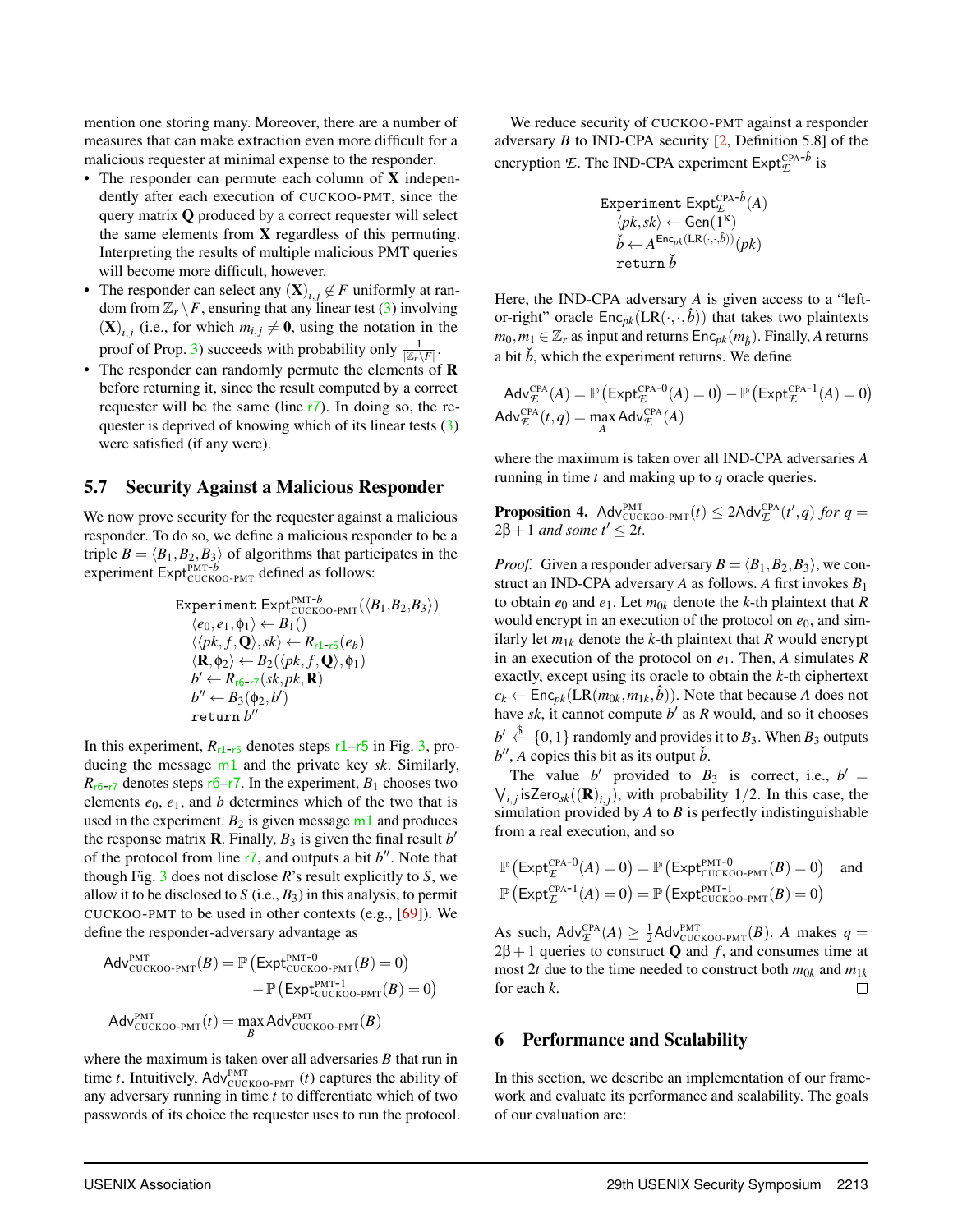- To demonstrate the performance of our framework with varying parameters that could be used for real-world scenarios, e.g., different numbers of participating websites for different users, and various sizes of suspicious password sets maintained at a responder;
- To explore the potential performance degradation brought by adopting Tor to ensure the requester's login privacy when the directory is untrusted in this sense (i.e., ULP, as discussed in Sec. [4\)](#page-8-0); and
- To evaluate the scalability of our prototype and to interpret its scalability in a real-world context.

# <span id="page-14-0"></span>6.1 Implementation

Here, we give the salient details of our prototype implementation of our framework.

The PMT implementation We implemented CUCKOO-PMT (Sec. [5\)](#page-10-0) in Go. We instantiated the exponential Elgamal cryptosystem (App. [A\)](#page-18-18) on a prime-order elliptic curve group, secp256r1 (NIST P-256) [\[9,](#page-16-21)[26\]](#page-17-26), which ensures approximately 128-bit symmetric encryption security or 3072-bit RSA security. For the cuckoo filter, we chose the bucket size  $χ = 16$ , which permits an occupancy of 98%. That is, to accommodate a set of size  $\ell$ , we need to build a cuckoo filter with capacity at least  $\ell$ /0.98.

We leveraged precomputation on the requester side for line  $r1$  and line  $r5$  in Fig. [3.](#page-12-1) Specifically, the requester can precompute  $\langle pk, sk \rangle$ , 2 $\beta - 2$  ciphertexts of 0, and two ciphertexts of 1 such that the online part of the computation in line  $r5$  is simply to assemble the matrix  $Q$ .

The directory We implemented the directory in Go, leveraging multi-threading to support parallel message processing. For each PMT query, the directory shuffles the intended responders' addresses before forwarding the requester's query to those responders and shuffles all responses from responders before returning them back to the requester. The first shuffling is to avoid evaluation bias due to the networking or computation differences among multiple responders. The second shuffling further weakens the linkability between responses and source responders, as an extra layer of security protection against a malicious requester (see Sec. [4\)](#page-8-0).

# <span id="page-14-2"></span>6.2 Experimental Setup

We set up one requester, one directory, and up to 256 responders. The requester and the directory ran on two machines in our department, both with  $2.67$ GHz  $\times$  8 physical cores, 72GiB RAM, and Ubuntu 18.04 x86\_64. The 256 responders were split evenly across eight Amazon EC2 instances in the Eastern North American region, each with  $3.2\text{GHz} \times$ 32 physical cores, 256GiB RAM and Ubuntu 18.04 x86\_64.

<span id="page-14-1"></span>

Figure 4: Response time with varying  $\ell$  and  $n_a$ 

Each responder was limited to one physical core, and had its own exclusive data files, processes, and network sockets.

To test scenarios where the directory is trusted for login privacy (TLP) and where it is not (ULP), we set up two different types of communication channels between the requester and the directory. For the TLP directory, the requester and the directory communicated directly. For the ULP directory, we set up a private Tor network, through which the requester communicated with the directory via a newly built two-hop (i.e., with two Tor nodes) circuit for each new query to hide its identity from the directory. These two Tor nodes were chosen by Tor's default selection algorithm from eight Tor nodes running in eight different Amazon datacenters in North America and Europe. In both the TLP and ULP cases, the directory communicated with responders directly.

Each reported datapoint is the average of 50 runs. The relative standard deviations of each datapoint for the TLP directory and ULP directory scenarios were less than 4% and 8%, respectively.

# 6.3 Response Time

We first report the results of our response-time evaluation experiments for our implementation and setup above. In these experiments, the requester issued one CUCKOO-PMT query via the directory to  $n_a$  responders, and awaited the  $n_a$  responses from the responders. The response time is the duration observed by the requester between starting to generate a PMT query (after precomputation) and receiving all responses and outputting the result. Fig. [4a](#page-14-1) shows the response time when directory is trusted for login privacy (TLP), while Fig. [4b](#page-14-1) shows the response time when the directory is untrusted for login privacy (ULP). As mentioned in Sec. [6.2,](#page-14-2) in the former case the requester directly connected to the directory, while in the latter case, the requester communicated with the directory via a Tor circuit. Tor circuit setup is included in the response-time measurement. In both cases, the directory had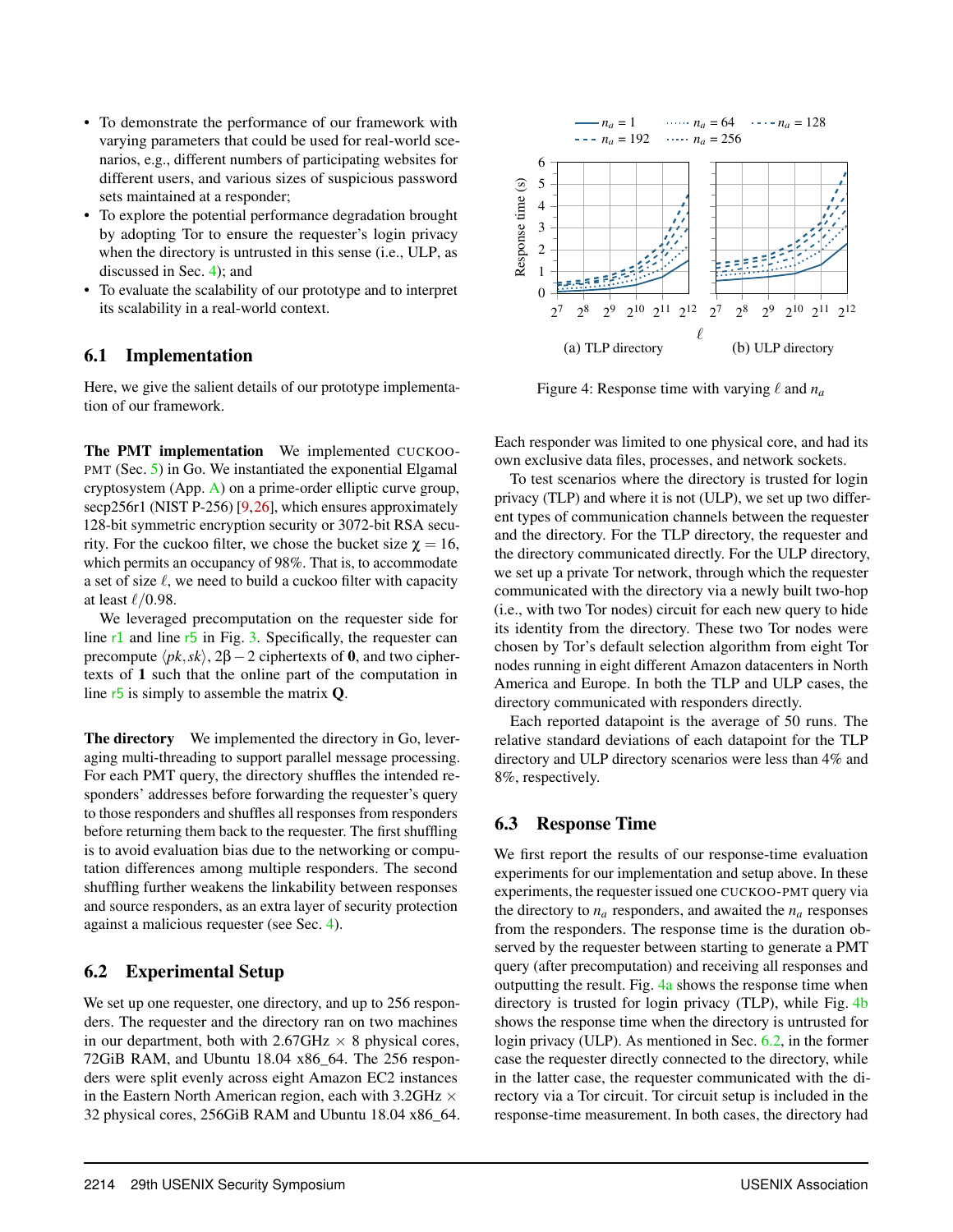direct connections with all responders, with no Tor circuits involved.

The main takeaway from Fig. [4](#page-14-1) is that when the capacity  $\ell$ of the suspicious password set at each responder was relatively small, say  $\ell \leq 2^9$ , the response time was less than 1s with a TLP directory and less than 2s with a ULP directory, even for users with a large number of web accounts, say  $n_a = 256$ . Since the average user has far fewer accounts ( $n_a \approx 26$  [\[49\]](#page-17-2)), and since modern password-management recommendations would allow suspicious-password sets to be capped at a size  $\ell < 2^7$  (see Sec. [3.2\)](#page-4-0), we can expect the response time for an isolated request to be less than 1s even in the ULP directory scenario.

## <span id="page-15-0"></span>6.4 Scalability

To evaluate the scalability of our framework, we measured the maximum qualifying response rate that our prototype can achieve. Here, a *qualifying* response is one for which the response time falls within a certain allowance, which we specified as 5s in the TLP directory case and 8s in the ULP directory case. For each query, *n<sup>a</sup>* responders were chosen uniformly at random from all 256 responders. To produce a conservative ULP estimate, we required the requester to communicate with the ULP directory via a new Tor circuit for each new query, to account for the potential scalability degradation brought by building Tor connections.

<span id="page-15-1"></span>

Figure 5: Maximum qualifying responses per second

The results of these tests are shown in Fig. [5.](#page-15-1) To put these numbers in context, consider that there are  $\approx$  369.4M credential-stuffing login attempts per day for the four U.S. industries listed in Table [1.](#page-15-2) According to the reported success rates of credential stuffing, 0.83M of these login attempts are with correct passwords. Moreover, there are  $\approx 187.6M$ legitimate login attempts per day in these industries; for a conservative estimate here, we assume that they all provide the correct passwords. With the baseline *phishing* ADS configu-ration used in Sec. [3.3,](#page-5-0) i.e.,  $(FDR_{ads}^{cnt}, TDR_{ads}^{cnt}) = (0.30, 0.95),$ there would be 57.07M (=  $187.6M \times 0.3 + 0.83M \times 0.95$ )

login attempts per day that induce PMT queries or, in other words, about 660 PMT queries per second. With the baseline *researching* ADS configuration used in Sec. [3.3,](#page-5-0) i.e.,  $(FDR<sub>ads</sub><sup>cnt</sup>, TDR<sub>ads</sub><sup>cnt</sup>) = (0.10, 0.99)$ , an analogous calculation suggests 19.58M PMT queries per day or 227 per second. Our experiments suggest that our prototype could achieve these throughputs with just one directory server for a range of configurations. For example, configured for *phishing* attackers, our TLP directory should support the requisite throughput when  $\ell < 2^7$  for up to  $n_a \approx 69$  responders. Configured for *researching* attackers, even the ULP configuration could support the expected throughput when  $\ell < 2^7$  for up to  $n_a \approx 36$ responders, and the TLP configuration would support the needed throughput when  $\ell < 2^7$  for  $n_a$  as large as  $n_a = 125$ .

<span id="page-15-2"></span>

| Industry            | Credential-<br>stuffing login<br>attempts per day<br>[58, Tables $3-6$ ] | Proportion that<br>succeed<br>$[58, \text{Tables } 3-6]$ | Proportion of<br>all login<br>attempts<br>[58, Fig. 13] |
|---------------------|--------------------------------------------------------------------------|----------------------------------------------------------|---------------------------------------------------------|
| Airline             | 1.4M                                                                     | $1.00\%$                                                 | 60%                                                     |
| Hotel               | 4.3M                                                                     | $1.00\%$                                                 | 44%                                                     |
| Retail              | 131.5M                                                                   | $0.50\%$                                                 | 91%                                                     |
| Consumer<br>banking | 232.2M                                                                   | $0.05\%$                                                 | 58%                                                     |

Table 1: Credential-stuffing estimates for U.S. industries

Though already encouraging, these results leveraged only one requester machine and one directory machine, and concentrated all PMT queries to be served by (a randomly chosen subset of size  $n_a$  of) the same 256 responders, each allocated only a single CPU core. Responder CPU was the bottleneck in the TLP experiments. Tor was the bottleneck in the ULP experiments, being the only difference from the TLP experiments. With a more dispersed query pattern launched from more requesters, with more capable responders, and with a distributed directory, our design could scale even further.

## 7 Conclusion

In this paper we have proposed a novel framework by which websites can coordinate to detect active credential-stuffing attacks on individual accounts. Our framework accommodates the tendencies of human users to reuse passwords, to enter their passwords into incorrect sites, etc., while still providing good detection accuracy across a range of operating points. The framework is built on a new private membership-test protocol that scales better than previous alternatives and/or ensures a higher *extraction complexity*, which captures the ability of a requester in the protocol to extract enough information to search elements of the set offline. Using probabilistic model checking applied to novel experiments designed to capture both usability and security, we quantified the benefits of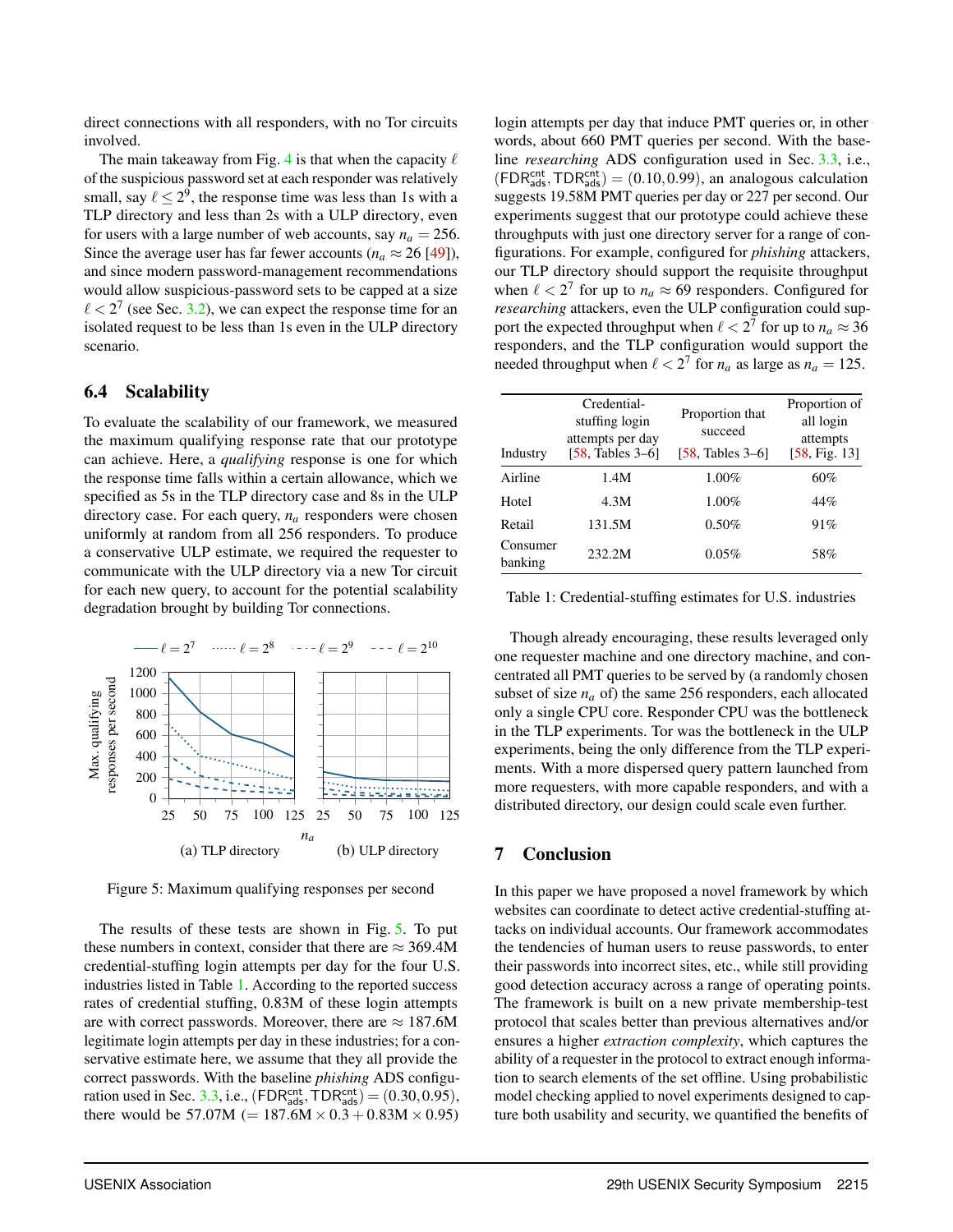our framework. Finally, we showed through empirical results with our prototype implementation that our design should scale easily to accommodate the login load of large sectors of the U.S. economy, for example.

Acknowledgments We are grateful to the anonymous reviewers and to our shepherd, Prof. Stephen Checkoway, for their constructive feedback.

# References

- <span id="page-16-1"></span>[1] Akamai. State of the internet/security: Credential stuffing – attacks and economies. [https://www.akamai.com/us/en/multimedia/](https://www.akamai.com/us/en/multimedia/documents/state-of-the-internet/soti-security-credential-stuffing-attacks-and-economies-report-2019.pdf) [documents/state-of-the-internet/soti](https://www.akamai.com/us/en/multimedia/documents/state-of-the-internet/soti-security-credential-stuffing-attacks-and-economies-report-2019.pdf)[security-credential-stuffing-attacks-and](https://www.akamai.com/us/en/multimedia/documents/state-of-the-internet/soti-security-credential-stuffing-attacks-and-economies-report-2019.pdf)[economies-report-2019.pdf](https://www.akamai.com/us/en/multimedia/documents/state-of-the-internet/soti-security-credential-stuffing-attacks-and-economies-report-2019.pdf), 2019.
- <span id="page-16-20"></span>[2] M. Bellare and P. Rogaway. Introduction to modern cryptography. [https://web.cs.ucdavis.edu/](https://web.cs.ucdavis.edu/~rogaway/classes/227/spring05/book/main.pdf) [~rogaway/classes/227/spring05/book/main.](https://web.cs.ucdavis.edu/~rogaway/classes/227/spring05/book/main.pdf) [pdf](https://web.cs.ucdavis.edu/~rogaway/classes/227/spring05/book/main.pdf), 2005.
- <span id="page-16-8"></span>[3] A. Biryukov, D. Dinu, and D. Khovratovich. Argon2: New generation of memory-hard functions for password hashing and other applications. In  $I^{st}$  *IEEE Euro S&P*, March 2016.
- <span id="page-16-11"></span>[4] J. Blocki, B. Harsha, and S. Zhou. On the economics of offline password cracking. In *39th IEEE S&P*, May 2018.
- <span id="page-16-5"></span>[5] H. Bojinov, E. Bursztein, X. Boyen, and D. Boneh. Kamouflage: Loss-resistant password management. In *ES-ORICS*, volume 6345 of *LNCS*, September 2010.
- <span id="page-16-13"></span>[6] J. Boyan. The Anonymizer: Protecting user privacy on the web. *Computer-Mediated Communication Magazine*, 4(9), September 1997.
- <span id="page-16-3"></span>[7] A. S. Brown, E. Bracken, S. Zoccoli, and K. Douglas. Generating and remembering passwords. *Applied Cognitive Psychology*, 18(6), 2004.
- <span id="page-16-10"></span>[8] W. E. Burr et al. Electronic Authentication Guideline. [https://doi.org/10.6028/NIST.SP.800-63-](https://doi.org/10.6028/NIST.SP.800-63-2) [2](https://doi.org/10.6028/NIST.SP.800-63-2), August 2013. NIST Special Publication 800-63-2.
- <span id="page-16-21"></span>[9] Certicom Research. SEC 2: Recommended elliptic curve domain parameters. [http://www.secg.org/](http://www.secg.org/SEC2-Ver-1.0.pdf) [SEC2-Ver-1.0.pdf](http://www.secg.org/SEC2-Ver-1.0.pdf), 2000. Standards for Efficient Cryptography.
- <span id="page-16-4"></span>[10] K. Collins. Facebook buys black market passwords to keep your account safe. [https://www.cnet.com/](https://www.cnet.com/news/facebook-chief-security-officer-alex-stamos-web-summit-lisbon-hackers/) [news/facebook-chief-security-officer-alex](https://www.cnet.com/news/facebook-chief-security-officer-alex-stamos-web-summit-lisbon-hackers/)[stamos-web-summit-lisbon-hackers/](https://www.cnet.com/news/facebook-chief-security-officer-alex-stamos-web-summit-lisbon-hackers/), November 9 2016.
- <span id="page-16-23"></span>[11] R. Cramer, R. Gennaro, and B. Schoenmakers. A secure and optimally efficient multi-authority election scheme. In *EUROCRYPT '97*, volume 1233 of *LNCS*, pages 103– 118, 1997.
- <span id="page-16-18"></span>[12] D. Dachman-Soled, T. Malkin, M. Raykova, and M. Yung. Efficient robust private set intersection. In *7 th ACNS*, volume 5536 of *LNCS*, 2009.
- <span id="page-16-0"></span>[13] A. Das, J. Bonneau, M. Caesar, N. Borisov, and X. Wang. The tangled web of password reuse. In *ISOC NDSS*, 2014.
- <span id="page-16-14"></span>[14] A. Davidson and C. Cid. An efficient toolkit for computing private set operations. In *22nd ACISP*, volume 10343 of *LNCS*, July 2017.
- <span id="page-16-15"></span>[15] E. De Cristofaro, P. Gasti, and G. Tsudik. Fast and private computation of cardinality of set intersection and union. In *11th CANS*, volume 7712 of *LNCS*, 2012.
- <span id="page-16-19"></span>[16] E. De Cristofaro, J. Kim, and G. Tsudik. Linearcomplexity private set intersection protocols secure in malicious model. In *ASIACRYPT*, volume 6477 of *LNCS*, 2010.
- <span id="page-16-7"></span>[17] J. DeBlasio, S. Savage, G. M. Voelker, and A. C. Snoeren. Tripwire: Inferring internet site compromise. In *17th IMC*, November 2017.
- <span id="page-16-16"></span>[18] S. K. Debnath and R. Dutta. Secure and efficient private set intersection cardinality using Bloom filter. In *18th ISC*, volume 9290 of *LNCS*, September 2015.
- <span id="page-16-12"></span>[19] G. DeCandia, D. Hastorun, M. Jampani, G. Kakulapati, A. Lakshman, A. Pilchin, S. Sivasubramanian, P. Vosshall, and W. Vogels. Dynamo: Amazon's highly available key-value store. In *21st ACM SOSP*, 2007.
- <span id="page-16-2"></span>[20] R. Dingledine, N. Mathewson, and P. Syverson. Tor: The second-generation onion router. In *13th USENIX Security*, August 2004.
- <span id="page-16-9"></span>[21] P. Doerfler, K. Thomas, M. Marincenko, J. Ranieri, Y. Jiang, A. Moscicki, and D. McCoy. Evaluating login challenges as a defense against account takeover. In *28th WWW*, May 2019.
- <span id="page-16-17"></span>[22] R. Egert, M. Fischlin, D. Gens, S. Jacob, M. Senker, and J. Tillmanns. Privately computing set-union and set-intersection cardinality via Bloom filters. In *20th ACISP*, volume 9144 of *LNCS*, 2015.
- <span id="page-16-22"></span>[23] T. ElGamal. A public-key cryptosystem and a signature scheme based on discrete logarithms. *IEEE TOIT*, 31(4), 1985.
- <span id="page-16-6"></span>[24] I. Erguler. Achieving flatness: Selecting the honeywords from existing user passwords. *IEEE TPDS*, 13(2), 2016.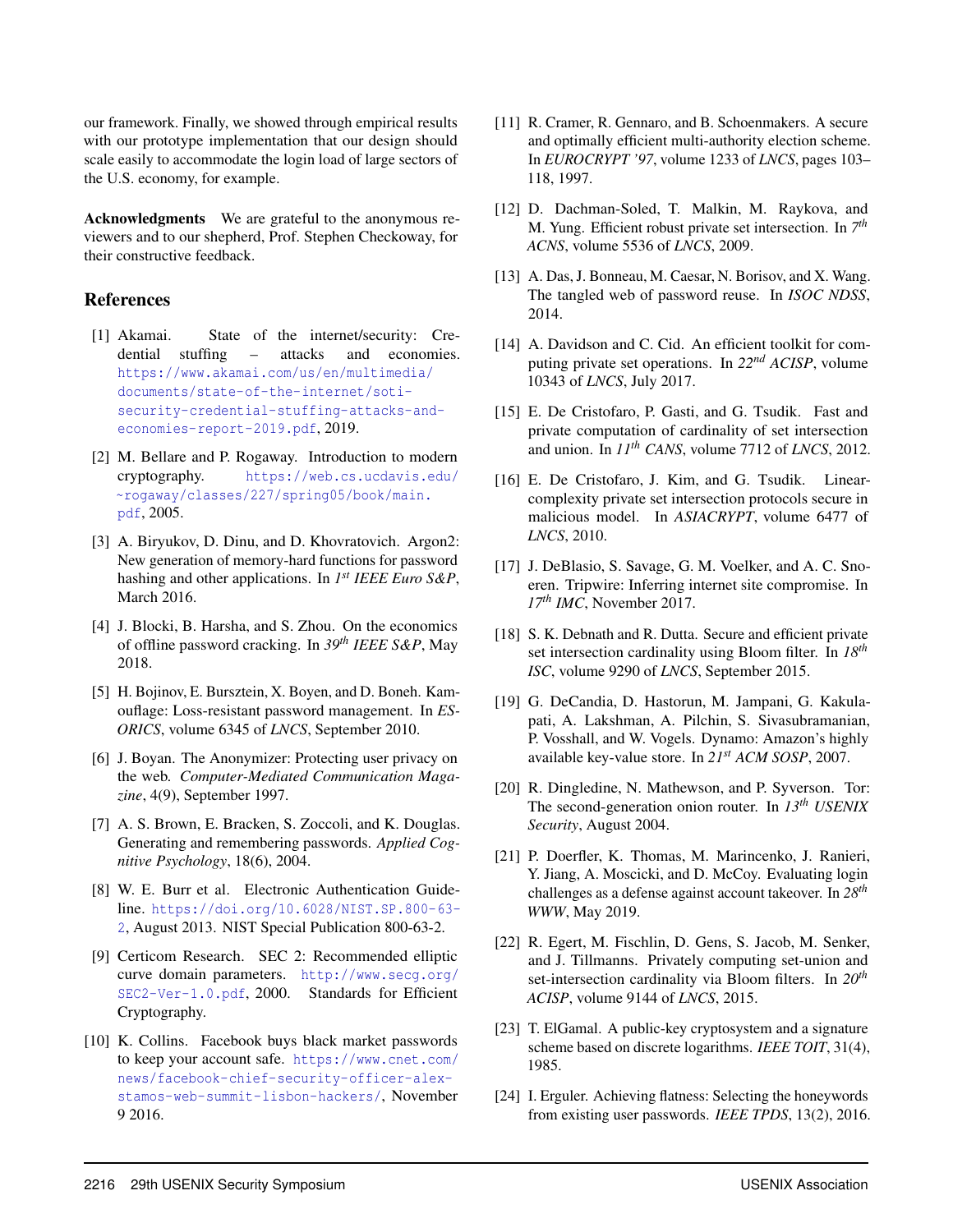- <span id="page-17-25"></span>[25] B. Fan, D. G. Andersen, M. Kaminsky, and M. D. Mitzenmacher. Cuckoo filter: Practically better than Bloom. In *10th ACM CoNEXT*, pages 75–88, 2014.
- <span id="page-17-26"></span>[26] Federal Information Processing Standards (FIPS) 186-4, Digital Signature Standard (DSS). [http://dx.doi.](http://dx.doi.org/10.6028/nist.fips.186-4) [org/10.6028/nist.fips.186-4](http://dx.doi.org/10.6028/nist.fips.186-4), July 2013. National Institute of Standards and Technology (NIST).
- <span id="page-17-21"></span>[27] M. J. Freedman, C. Hazay, K. Nissim, and B. Pinkas. Efficient set intersection with simulation-based security. *J. Cryptology*, 29(1), 2016.
- <span id="page-17-22"></span>[28] M. J. Freedman, K. Nissim, and B. Pinkas. Efficient private matching and set intersection. In *EUROCRYPT 2004*, volume 3027 of *LNCS*, pages 1–19, May 2004.
- <span id="page-17-6"></span>[29] D. Freeman, S. Jain, M. Dürmuth, B. Biggio, and G. Giacinto. Who are you? A statistical approach to measuring user authenticity. In *23rd ISOC NDSS*, February 2016.
- <span id="page-17-16"></span>[30] E. Gabber, P. B. Gibbons, D. M. Kristol, Y. Matias, and A. Mayer. Consistent, yet anonymous, web access with LPWA. *CACM*, 42(2), February 1999.
- <span id="page-17-0"></span>[31] X. Gao, Y. Yang, C. Liu, C. Mitropoulos, J. Lindqvist, and A. Oulasvirta. Forgetting of passwords: Ecological theory and data. In *27th USENIX Security*, August 2018.
- <span id="page-17-13"></span>[32] C. Gentry, P. MacKenzie, and Z. Ramzan. A method for making password-based key exchange resilient to server compromise. In *CRYPTO*, volume 4117 of *LNCS*, pages 142–159, 2006.
- <span id="page-17-4"></span>[33] M. Golla, M. Wei, J. Hainline, L. Filipe, M. Dürmuth, E. Redmiles, and B. Ur. 'What was that site doing with my Facebook password?' Designing password-reuse notifications. In *25th ACM CCS*, October 2018.
- <span id="page-17-5"></span>[34] Google/Harris Poll. Online security survey. [http://services.google.com/fh/files/blogs/](http://services.google.com/fh/files/blogs/google_security_infographic.pdf) google security infographic.pdf, February 2019.
- <span id="page-17-7"></span>[35] P. A. Grassi et al. Digital Identity Guidelines: Authentication and Lifecycle Management. [https://doi.org/](https://doi.org/10.6028/NIST.SP.800-63b) [10.6028/NIST.SP.800-63b](https://doi.org/10.6028/NIST.SP.800-63b), June 2017. NIST Special Publication 800-63B.
- <span id="page-17-23"></span>[36] C. Hazay and K. Nissim. Efficient set operations in the presence of malicious adversaries. *J. Cryptology*, 25(3), July 2012.
- <span id="page-17-12"></span>[37] C. Herley and S. Schechter. Distinguishing attacks from legitimate authentication traffic at scale. In *26th ISOC NDSS*, February 2019.
- <span id="page-17-1"></span>[38] I. Ion, R. Reeder, and S. Consolvo. '... no one can hack my mind': Comparing expert and non-expert security practices. In *SOUPS*, 2015.
- <span id="page-17-11"></span>[39] A. Juels and R. L. Rivest. Honeywords: Making password-cracking detectable. In *ACM CCS*, 2013.
- <span id="page-17-24"></span>[40] S. Kamara, P. Mohassel, M. Raykova, and S. Sadeghian. Scaling private set intersection to billion-element sets. In *18th Financial Crypto*, volume 8437 of *LNCS*, March 2014.
- <span id="page-17-20"></span>[41] L. Kissner and D. Song. Privacy-preserving set operations. In *CRYPTO*, volume 3621 of *LNCS*, August 2005.
- <span id="page-17-14"></span>[42] M. Kwiatkowska, G. Norman, and D. Parker. PRISM 4.0: Verification of probabilistic real-time systems. In *CAV*, volume 6806 of *LNCS*, 2011.
- <span id="page-17-8"></span>[43] L. Li, B. Pal, J. Ali, N. Sullivan, R. Chatterjee, and T. Ristenpart. Protocols for checking compromised credentials. In *26th ACM CCS*, November 2019.
- <span id="page-17-17"></span>[44] T. Meskanen, J. Liu, S. Ramezanian, and V. Niemi. Private membership test for Bloom filters. In *IEEE Trustcom/BigDataSE/ISPA*, August 2015.
- <span id="page-17-10"></span>[45] M. Naor, B. Pinkas, and E. Ronen. How to (not) share a password: Privacy preserving protocols for finding heavy hitters with adversarial behavior. In *26th ACM CCS*, November 2019.
- <span id="page-17-15"></span>[46] S. A. Noghabi, S. Subramanian, P. Narayanan, S. Narayanan, G. Holla, M. Zadeh, T. Li, I. Gupta, and R. H. Campbell. Ambry: LinkedIn's scalable geodistributed object store. In *ACM SIGMOD*, June 2016.
- <span id="page-17-18"></span>[47] R. Nojima and Y. Kadobayashi. Cryptographically secure Bloom-filters. *Trans. Data Privacy*, 2(2), August 2009.
- <span id="page-17-9"></span>[48] B. Pal, T. Daniel, R. Chatterjee, and T. Ristenpart. Beyond credential stuffing: Password similarity models using neural networks. In *40th IEEE S&P*, May 2019.
- <span id="page-17-2"></span>[49] S. Pearman, J. Thomas, P. E. Naeini, H. Habib, L. Bauer, N. Christin, L. F. Cranor, S. Egelman, and A. Forget. Let's go in for a closer look: Observing passwords in their natural habitat. In *24th ACM CCS*, October 2017.
- <span id="page-17-19"></span>[50] B. Pinkas, T. Schneider, and M. Zohner. Scalable private set intersection based on OT extension. *ACM TOPS*, 21(2), 2018.
- <span id="page-17-3"></span>[51] Ponemon Institute LLC. The cost of credential stuffing: Asia-Pacific. [https://www.akamai.com/us/en/](https://www.akamai.com/us/en/multimedia/documents/white-paper/the-cost-of-credential-stuffing-asia-pacific.pdf) [multimedia/documents/white-paper/the-cost](https://www.akamai.com/us/en/multimedia/documents/white-paper/the-cost-of-credential-stuffing-asia-pacific.pdf)[of-credential-stuffing-asia-pacific.pdf](https://www.akamai.com/us/en/multimedia/documents/white-paper/the-cost-of-credential-stuffing-asia-pacific.pdf), June 2018.